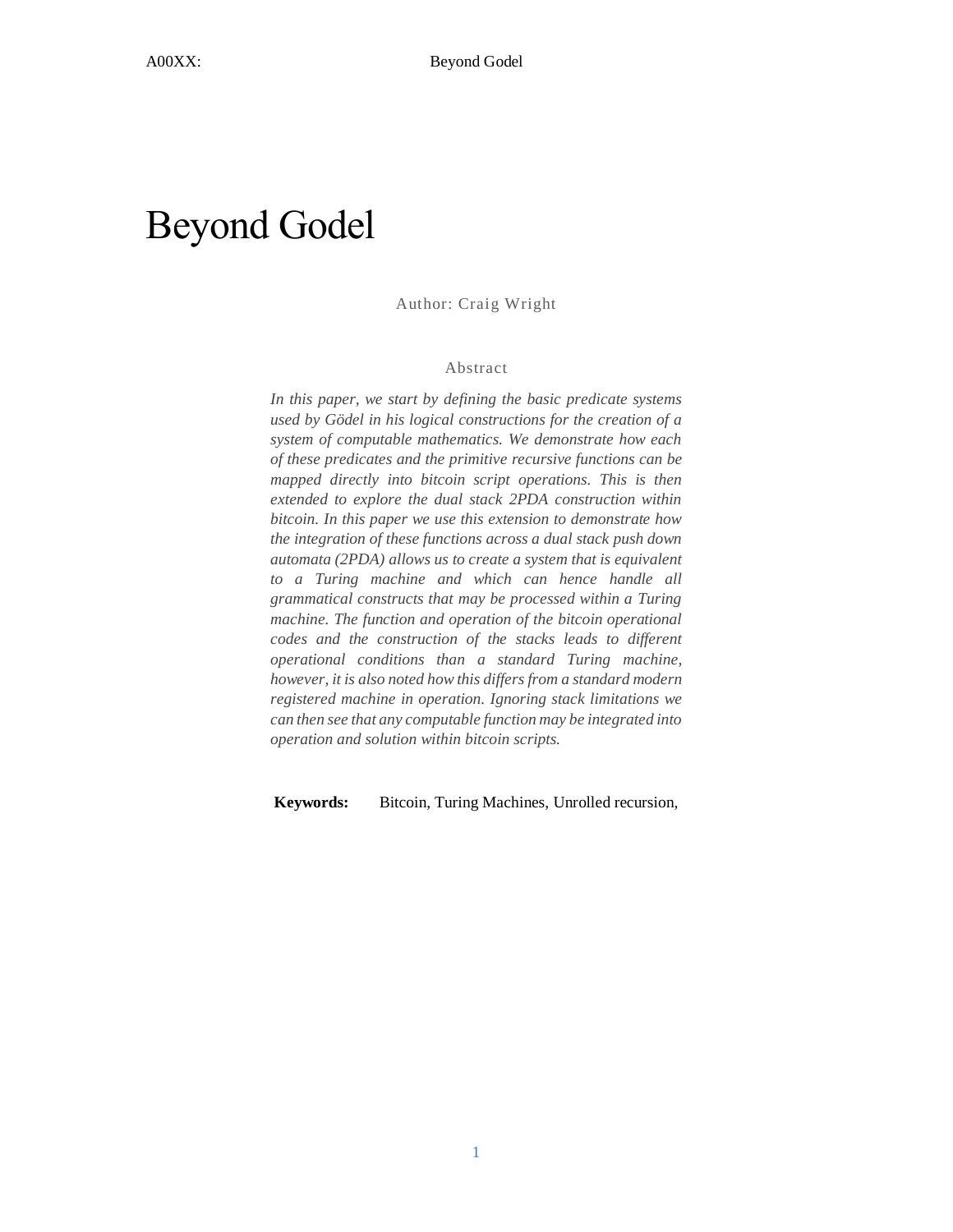# **Introduction**

Many misconceptions as to the notion of what constitutes a Turing machine and a Turing compatible language have evolved within the computer science community (Cockshott & Michaelson, 2012). Over time, the notion of a finite but unbounded machine has devolved into a perceived requirement for an infinite tape. This concept belies the notion of what is required for effective computability. Any system that is effectively computable or that can be computed within a Turing machine must halt. All such systems unnecessarily finite. The difficulty of course lies within the realm of determination. The halting problem leaves us in a state where we are unable to determine whether any particular problem will halt or not for any particular input.

In the development of the systems we have documented within this paper, we do not solve the halting problem, rather we hand it off to an associated compiler. In this, the determination of whether a script will halt or not is removed from the end script and determined within the build process. In any system where a complete, or total script is able to be created, we know that the script will halt within a bounded timeframe. The difficulty remains however that we cannot determine in advance whether any script will be able to be compiled for the particular input.

J. B. Rosser (1939) addresses the notion of "*effective computability*" as follows: "*Clearly the existence of CC and RC (Church's and Rosser's proofs) presupposes a precise definition of 'effective'. 'Effective method' is here used in the rather special sense of a method each step of which is precisely predetermined and which is certain to produce the answer in a finite number of steps*" (Rosser, 1939). Hence effective" is used terms of "1a: producing a decided, decisive, or desired effect", and "capable of producing a result" (Webster).

In the following paper, "effectively calculable" is defined to represent the state "produced by any intuitively 'effective' means whatsoever" and "effectively computable" will be used to represent "produced by a Turing-machine or equivalent mechanical device". Turing's "definitions" given in a footnote in his 1939 Ph.D. thesis Systems of Logic Based on Ordinals, supervised by Church, are essentially the equivalent:

"*We shall use the expression 'computable function' to mean a function calculable by a machine, and let 'effectively calculable' refer to the intuitive idea without particular identification with any one of these definitions.*" (Turing, 1939).

The thesis can be stated as follows:

• Every effectively calculable function is a computable function.<sup>1</sup>

Turing stated it this way:

l

"*It was stated ... that 'a function is effectively calculable if its values can be found by some purely mechanical process.' We may take this literally, understanding that by a purely mechanical process one which could be carried out by a machine. The development ... leads to ... an identification of computability with effective calculability.*"

Consequently, we now know that any effectively calculable system can be created within a bitcoin script. This is demonstrated within this paper. An effectively calculable system does not mean that as an economically calculable system and nor does this mean that it will be mapped within any bitcoin script that would be run within the existing system. For instance, even where the current limitations on script size to be removed, it would be possible to create a bitcoin script so large that no miner would

<sup>1</sup> Gandy (Gandy 1980 in Barwise 1980:123) states it this way: What is effectively calculable is computable. He calls this "Church's Thesis".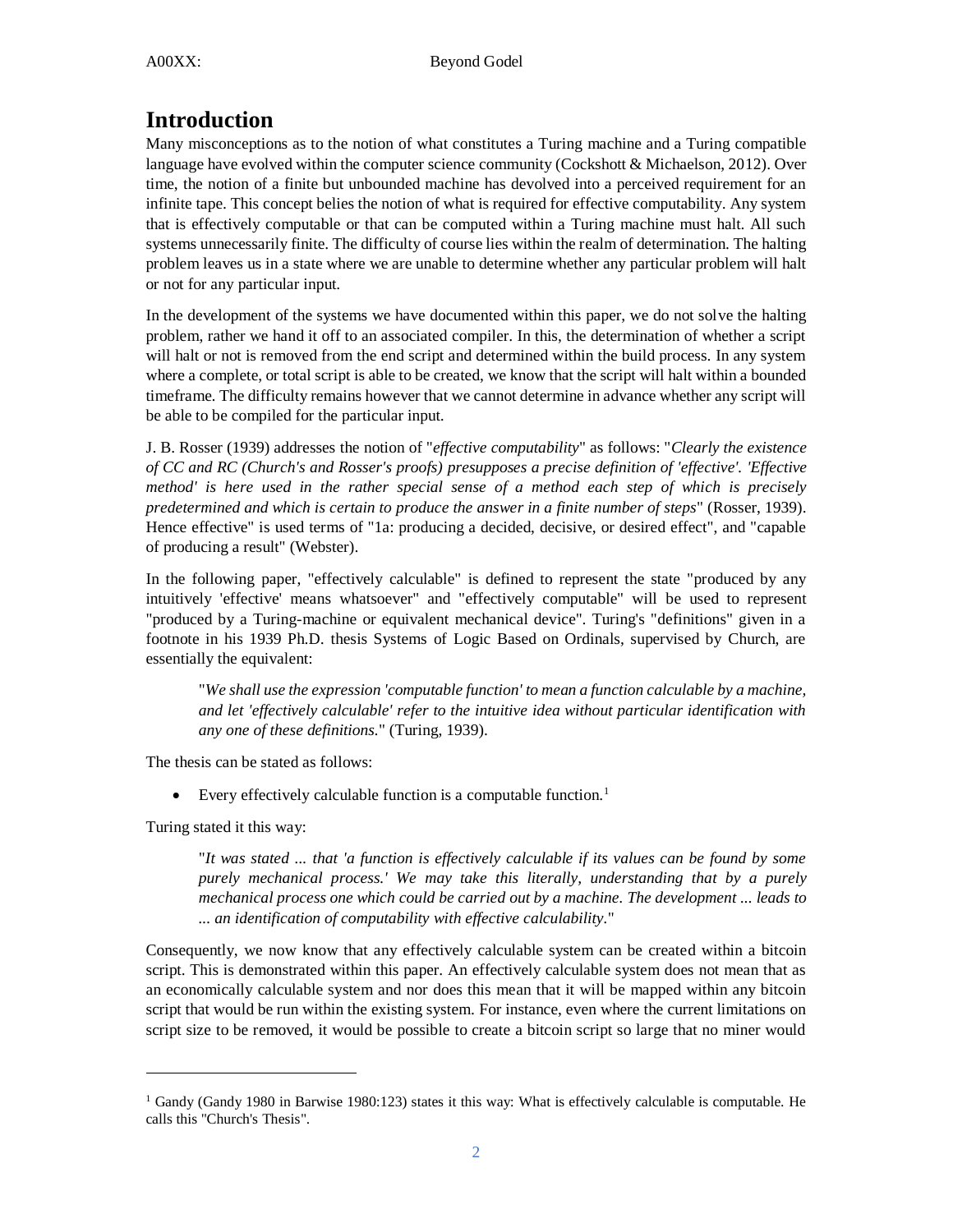accept it. Such a script would be known to hold and could be provably demonstrated to do so while simultaneously being so large as to be economically infeasible to run.

# **Turing machines revisited.**

First, we define any Turing complete program to be a program that halts. Whilst it is true that we cannot determine in advance if any particular program will halt for any set of input data, we do know that a program must halt on a system that is Turing complete if it is indeed decidable and that only decidable programs are known to run to completion on a Turing complete system. As such, we know that there is necessarily a point where the decidable program halts.

The result is that all decidable programs must halt within some time bounded finite period. We can also say that no Decidable program will run infinitely on a Turing complete system or that when loaded on a Turing complete system that all decidable programs are finite.

From this, we can deduce that all Turing Complete programs and functions form a subset of the set of all possible programs. The set of all possible programs includes both those that halt on a Turing machine (that are decidable) as well as those that would run infinitely looping without end. We can show that the set of infinite and undecidable programs is not an empty set. It is a simple exercise to construct a program that will run indefinitely on an infinite tape. Such a program, given an infinite time to run will never halt. It is left to the reader to imagine a simple program that will infinitely recurse (i.e. never halts). From this, we now know that the set of all Programs,  $P(N)$  must be larger than and contain the set of decidable programs (N).

Any program that is decidable must halt. Consequently, it is bounded in time. We can hence state that for any program P(T) that is decidable and is run on a Turing Complete system that it is required to halt at some point in time. As such, the set of all programs of the form P(T) in the Set (N) that halt for some input must halt in finite time.

It is noted that although we cannot determine if every program is decidable with certainty, we can develop a Total Turing Machine that requires that all programs are "unrolled" and hence are determinable.

Although all programs need not be finite, all programs that are decidable will halt on a Turing machine. More, we can say that a Turing machine will run all decidable programs and only the set of all decidable programs. The set of programs that run on a Turing machine and halt that are not decidable is a NULL set.

If we take Wolfram's conjecture of a (2,3) Universal Turning Machine (Smith, 2007), and use the logic in (wright) we can show that the predicate logic system deployed in Bitcoin as a scripting language, we see that Bitcoin is functionally a system that is known as a Total Turing Machine.

As is demonstrated by (Wright), Bitcoin's Scripting language can recurse.

The language in (Wright) is more extensible than in (1, Smith). We can thus map directly the conjectures of Smith (2007) onto a system designed using the recursion system (wright) within Bitcoin.

The problem is not whether a computer can be built that can run any conceivable decidable program (i.e. that halts), it is now the program of determining the most effective means to minimise the size of the decidable program for when a recursive loop structure is "unrolled" it can grow exponentially in size.

For the set of all programs, it is not possible to determine if a program is decidable and will halt or even if a system can run it to completion within the time/space constraints available when run on a standard Turing Machine.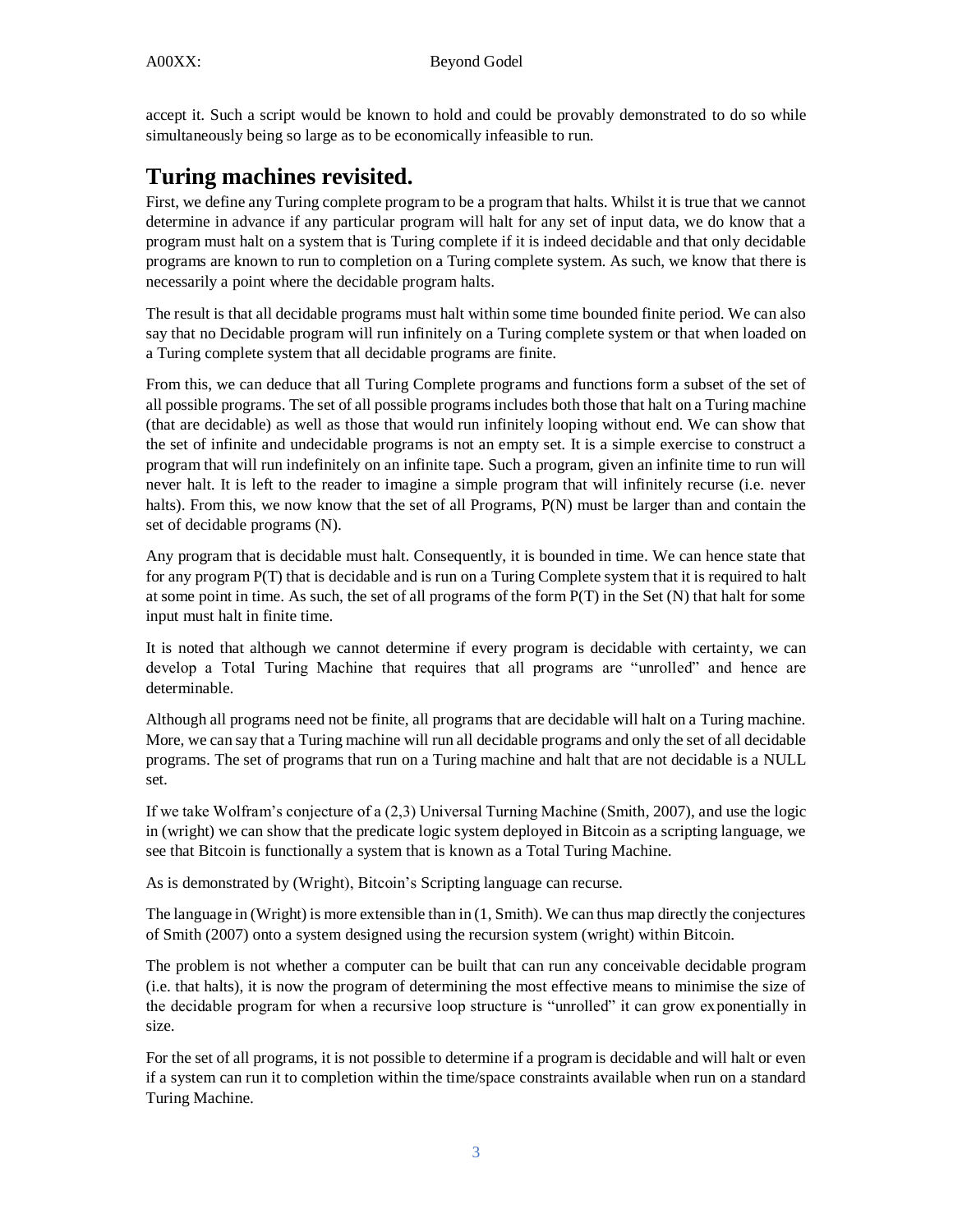A Total Turing Machine however only accepts input that is defined within a bounded space/time parameter that is constructed and set in advance.

# **The foundation of recursion**

Following Godel's Axiom, all mathematics that is decidable (from this we can say anything of any of use in science, engineering and finance) can be solved using on the following six (6) constructs.

- 1.  $C_4(x)$ , Where this represents the Characteristic function of A.
- 2.  $S(x) = x+1$ (Successor Function) 3.  $U_i^n(x_1,...,x_n) = x_i, \quad 1 \le i \le n.$ (Identity Functions) 4.  $x + y$ 5.  $x \div y$ *<sup>x</sup> <sup>y</sup>* <sup>−</sup> (Monus function) 6. *xy*. .

(1) and (3) can be created and unrolled using commands (Such as OP\_PICK). In this paper, we shall define the basic components of the  $\phi$  – Re*cursive* system that exists within Bitcoin script.

Characteristic function of A.

The characteristic function is a powerful tool for the analysis of algebraic functions of sets. This function is  $C_A(x)$ , Where this represents the Characteristic function of A.

*Definition:* We let A be a subset of E where x is any member of E and  $f_A$  is the function defined as:

$$
f_A(x) = \begin{cases} 1 & \text{if } x \in A \\ 0 & \text{if } x \notin A \end{cases}
$$

The characteristic function  $C_A(x)$  is hence a predicate logic function. OP\_Code in script for this function will need to be created for each individual system being evaluated. The simple example above does not account for stack values that are selected as a virtual registry and there are many enhancements that can be made on this script. The Ackerman function was a particular implementation (nChain paper). Most systems that will be implemented are not going to require this depth and will require only primitive recursive functions.

Successor Function (2) is simply OP\_1ADD and is defined.

<A> OP\_1ADD

Identity Function (3)

More generally,  $\forall$   $(m,n>0)$ ,  $\exists$  a primitive recursive function  $\exists s_n^m$  of  $(m+1)$  $\exists s_n^m$  *of*  $(m+1)$  arguments that behaves as follows:

 $\forall$  Gödel number  $\bf{p}$  of a partial computable function with  $\big(m+n\big)$  arguments, and all values of  $x_1, \ldots, x_m$ :

$$
\varphi_{s_n^m(p,x_1,\ldots,x_m)}\ \Box\ \lambda y_1,\ldots,y_n.\varphi_p(x_1,\ldots,x_m,y_1,\ldots,y_n)
$$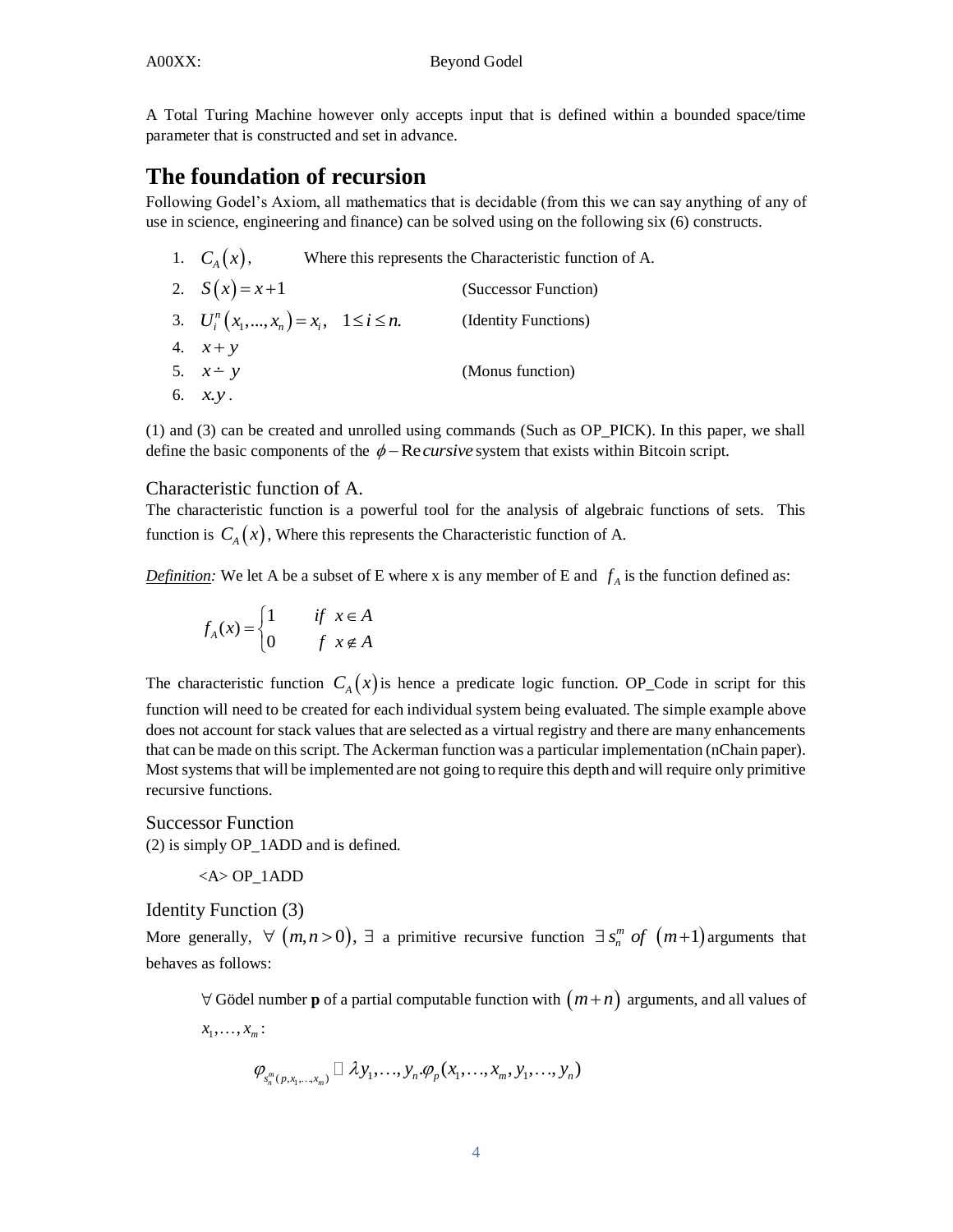The function **s** described above can be taken to be  $s_1^1$  $s_1^1$ . Kleene (1952) uses  $U_i^n$  to indicate the identity function over the variables  $x_i$  whereas Boolos, Burgess, & Jeffrey (2007) use the identity function  $id_i^{\,n}$ over the variables  $x_1$  to  $x_n$ . For example, the function would select from a list as follows:

$$
1. \quad U_1^1(a) = a
$$

2. 
$$
U_2^3(b, c, a) = c
$$

3. 
$$
U_2^7(r, s, t, u, v, w, x) = s
$$

In effect, what we are doing in  $U_i^n$  is selecting item 'n' from a list of 'm' in length.

Using an additional variable, we can also select from positions lower in the stack. The simplest implementation (without safety checks etc.) would be to use the following script on an existing stack variable:

 $\langle i \rangle$  OP\_PICK // Copy Xi to the top of the stack

In this example, the 'n' stack items  $x_1, \ldots, x_n$  would already need to exist on the stack.

What is of particular interest is that  $\langle i \rangle$  can be defined in a function and used subsequently in the selection from a list.

Basic Functions (4) is OP\_ADD. This is defined in script as:  $\langle A \rangle \langle B \rangle$  OP\_ADD (6) is OP\_MUL. This is defined in script as:  $\langle A \rangle \langle B \rangle$  OP\_MUL

OP\_MUL (6) is a disabled code right now, but we have created an alternative means to do this and it is in the patent list (Ref.).

#### The Monus Function

(5) is the Monus function. This is:

$$
a \div b = \begin{cases} 0 & \text{if } a < b \\ a - b & \text{if } a \ge b \end{cases}
$$

Using a conditional, OP\_IF, we can construct this. I have sent this to Allan and Stef to code into a high-level language that creates the primitive in script for users.

# **Primitive Recursive Functions**

With a basis that is founded by using the most elemental primitive recursive functions, it is possible to construct more complex primitive recursive functions. This is achieved using functional composition coupled with primitive recursion. This section lists and derives a few basic operations using functional composition.

#### The main Primitive Recursive Functions

Starting from the simplest primitive recursive functions, we can build more complicated primitive recursive functions by functional composition and primitive recursion. In this entry, we have listed some basic examples using functional composition alone. In this entry, we list more basic examples, allowing the use of primitive recursion: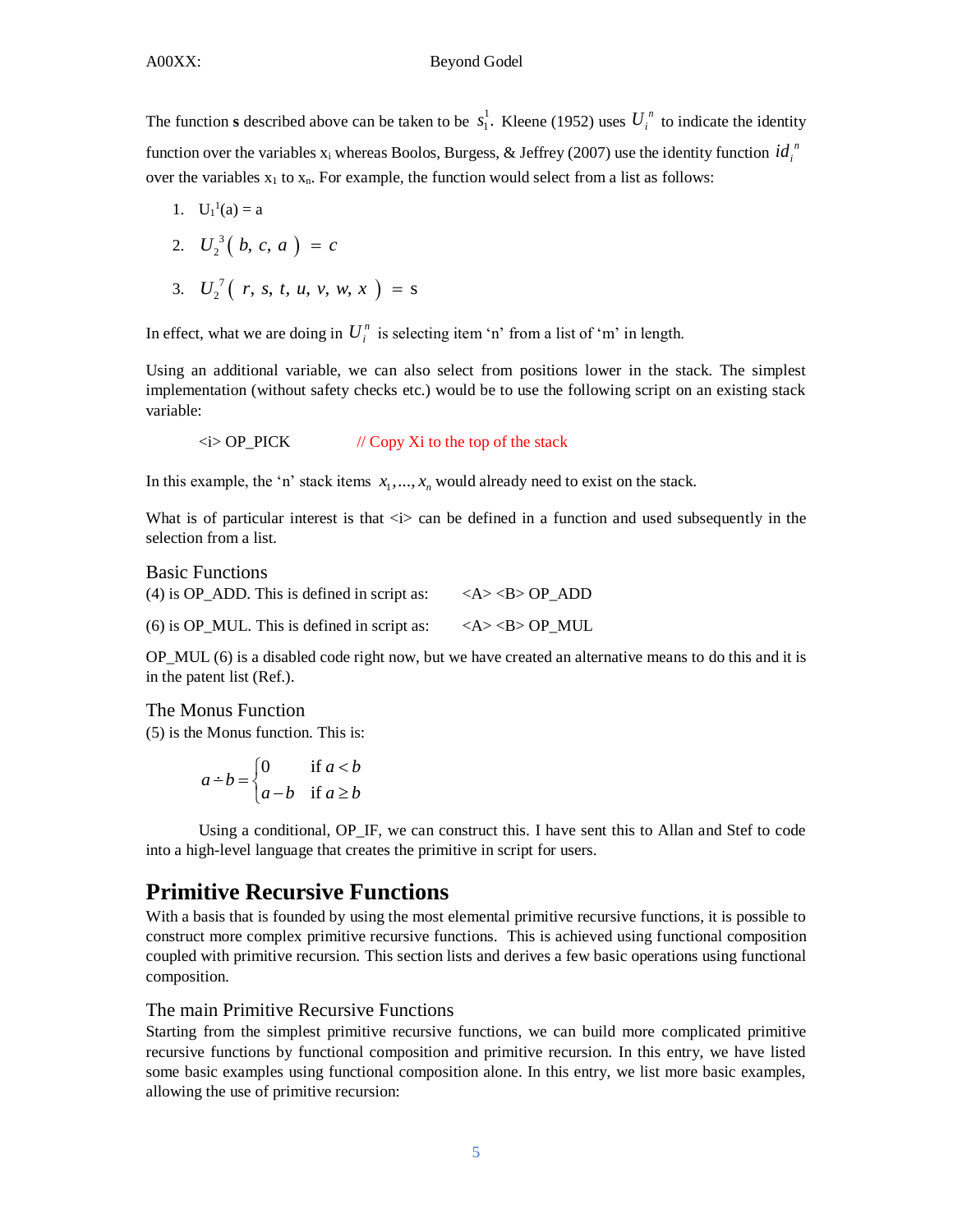1) 
$$
Add(x, y) = x + y
$$

$$
Add(x, \phi) = id(x)
$$

$$
Add(x, n+1) = s(Add(x, n))
$$

2) 
$$
Mult(x, y) = xy
$$

$$
Mult(x, \phi) = z(x)
$$

$$
Mult(x, n+1) = Add(x, Mult(x, n))
$$

3) 
$$
p_2(x) = x^2
$$
  
A.k.a *Mult* $(x, x)$   

$$
p_{m+1}(x) = Mult(x, p_m(x))
$$

- This is primitive recursive by induction on *<sup>m</sup>* .

4) 
$$
\exp_m(x) = m^x : \exp_m(\phi) = s(\phi)
$$

$$
\exp_m(n+1) = mult\left( const_m(n), \exp_m(n) \right)
$$

5) 
$$
\exp(x, y) = x^{y} : \exp(x, \phi) = const_1(x)
$$

$$
\exp(x, n+1) = mult(x, \exp(x, n))
$$

6) 
$$
fact(x) = x! : fact(\phi) = s(\phi)
$$

$$
fact(n+1) = mult(s(n), fact(n))
$$

$$
\rightarrow
$$
 factorial

7) 
$$
Sub_1(x) = x \div 1 := \begin{cases} \phi & \text{if } x = 0 \\ x - 1 & \text{otherwise} \end{cases}
$$

Constructed using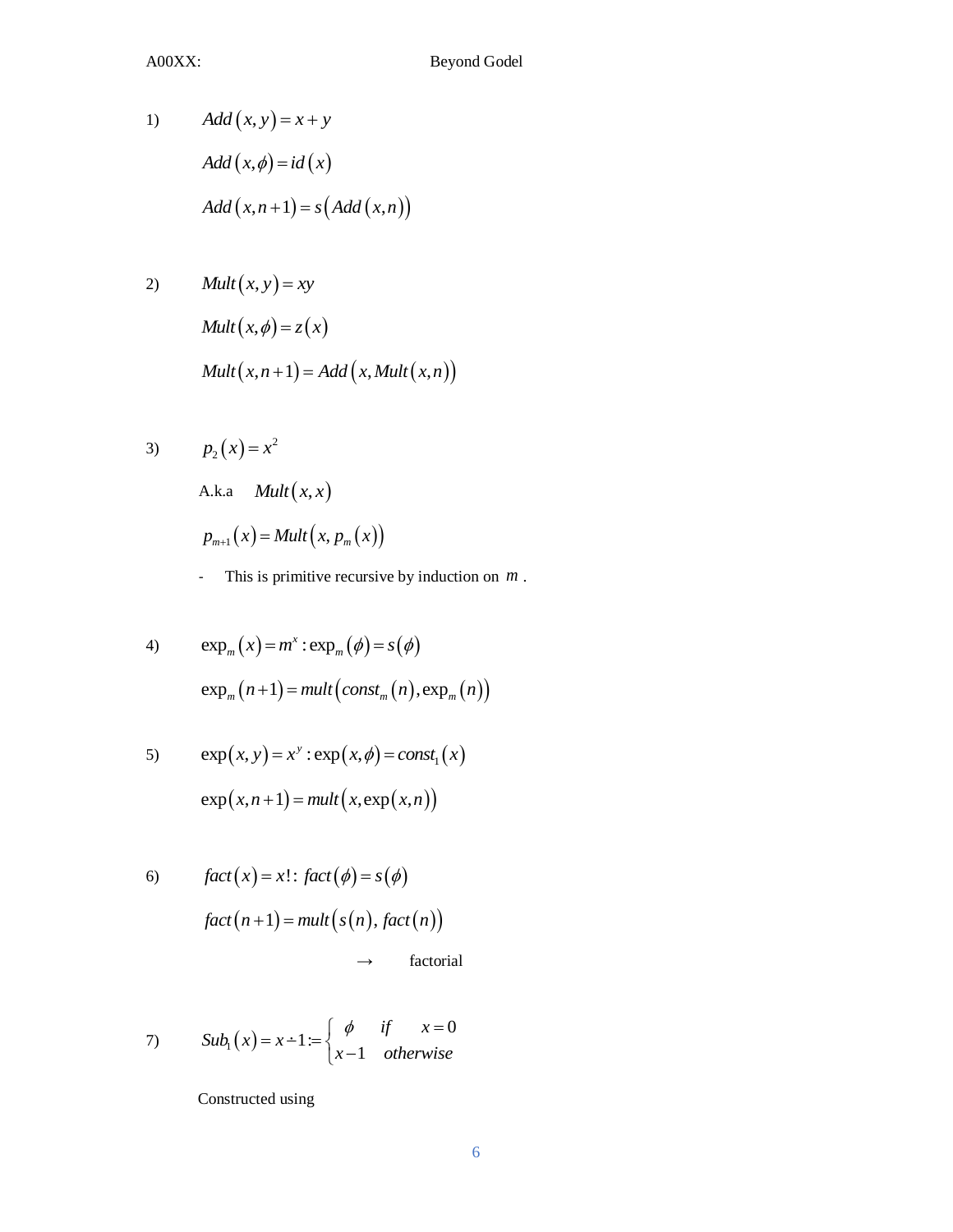z and 
$$
Sub_1(\phi) = z(\phi)
$$
  
\n $Sub_1(n+1) = s(Sub_1(n));$   
\n $\rightarrow$  Monus function

8) 
$$
Subm(x) = x - m,
$$

$$
Subm = Sub1m
$$

9) Sub
$$
(x, y) = x \div y
$$
: Sub $(x, \phi)$  = id $(x)$   
Sub $(x, n+1)$  = Sub $(\text{Sub}(x, n))$ 

10) 
$$
diff(x, y) = |x - y| : Sub(x, y) + Sub(y, x)
$$

11) 
$$
d_{\phi}(x) := \begin{cases} 1 & \text{if } x = \phi \\ \phi & \text{otherwise} \end{cases}
$$

This is constructed using *const*<sub>1</sub> and

$$
z: d_{\phi}(\phi) = const_1(\phi), \text{ and}
$$

$$
d_{\phi}(n+1) = z(d_{\phi}(n))
$$

12) 
$$
dm(x) := \begin{cases} 1 & \text{if } x = m \\ \phi & \text{otherwise} \end{cases}
$$

This function is primitive recursive as it is:

$$
d_{\phi}\left(\text{diff}\left(x, \text{const}_{m}(x)\right)\right)
$$

13) 
$$
d_s(x) := \begin{cases} 1 & \text{if } x \in s \\ \phi & \text{otherwise} \end{cases}
$$

Where  $s = \{a_i, \ldots, a_m\}$  is primitive recursive for its:

$$
d_{a_i} + \dots d_{a_m}
$$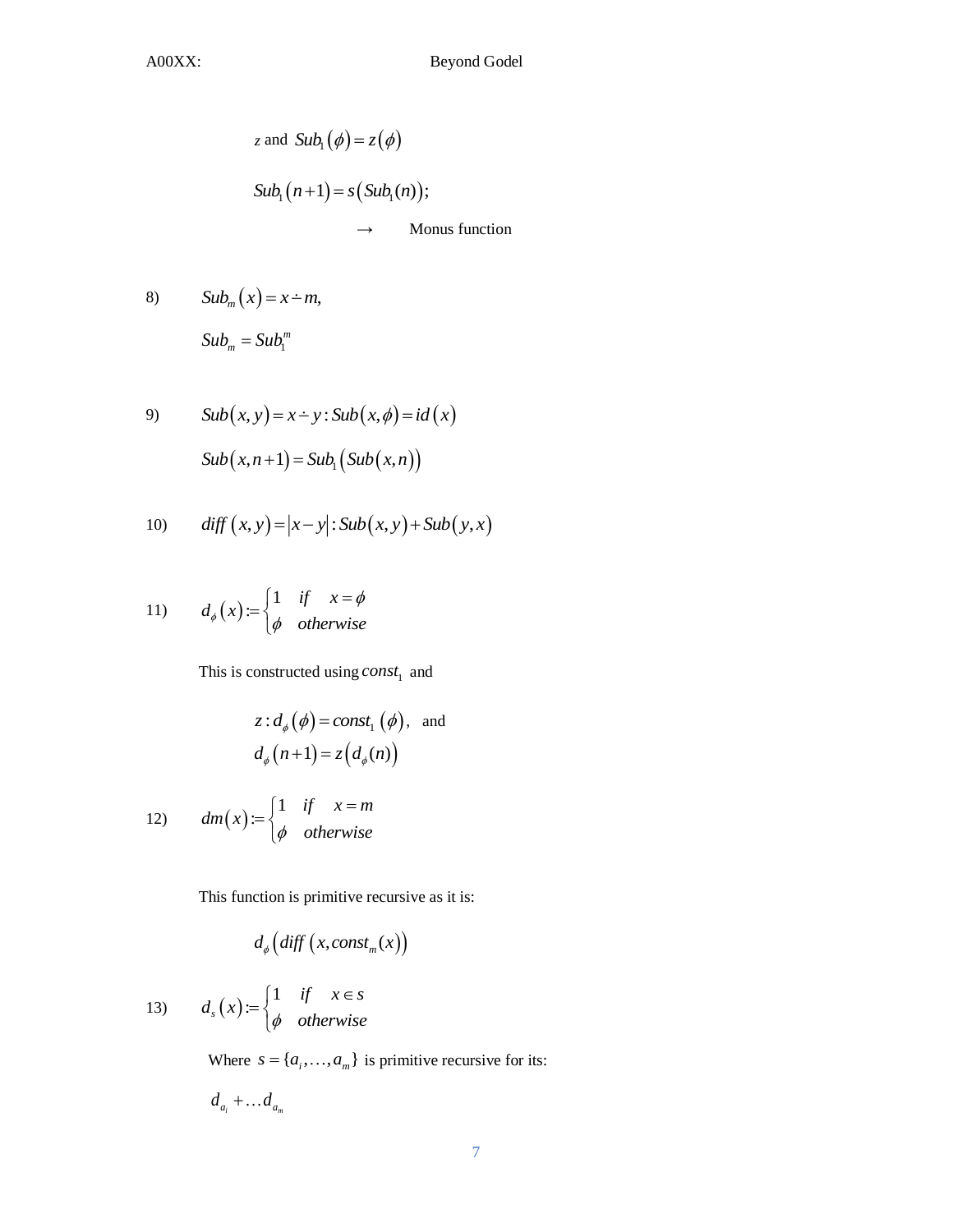14) 
$$
\operatorname{sgn}(x) := \begin{cases} \phi & \text{if } x = \phi \\ 1 & \text{otherwise} \end{cases}
$$

Also expressed as:

$$
Sub\big(const_1(x),d_{\phi}(x)\big)
$$

15) 
$$
rem(x, y) := \begin{cases} \phi & \text{if } x = \phi \\ x \bmod y & \text{otherwise} \end{cases}
$$

Note:

*x* mod *y* is the remainder of  $x / y$ 

If we suppose 
$$
y = \phi
$$
, then  $\phi \mod y = \phi$ .

Further,

$$
(n+1) \mod y = \begin{cases} \phi & * \\ s (n \mod y) & otherwise \end{cases}
$$
  
\*  $diff (s (n \mod y), y) = \phi$ 

Thus: *rem* $(\phi, y) = z(y)$ And

$$
rem(n+1, y) = sgn(y) (rem(n, y) + 1)
$$

 $\text{sgn}\left( |\textit{rem}(n, y) + 1 - y| \right)^{7}$  $= mult(sgn(y), mult(s)(rem(n, y)), sgn(diff(s(rem(n, y)), y))))$  $= g(y, rem(n, y))$ 

Where we have:

$$
g(x, y) := mult(\text{sgn}(y)), mult(s(x)), \text{sgn}(diff(s(x), y))))
$$

We include sgn(y) to account for the instance of  $y = \phi$ .

16) 
$$
g(x, y) = \begin{cases} \text{quotient of } x' & \text{if } y = \phi \\ \phi & \text{otherwise} \end{cases}
$$

We can test that  $q$  is primitive recursive using the equation: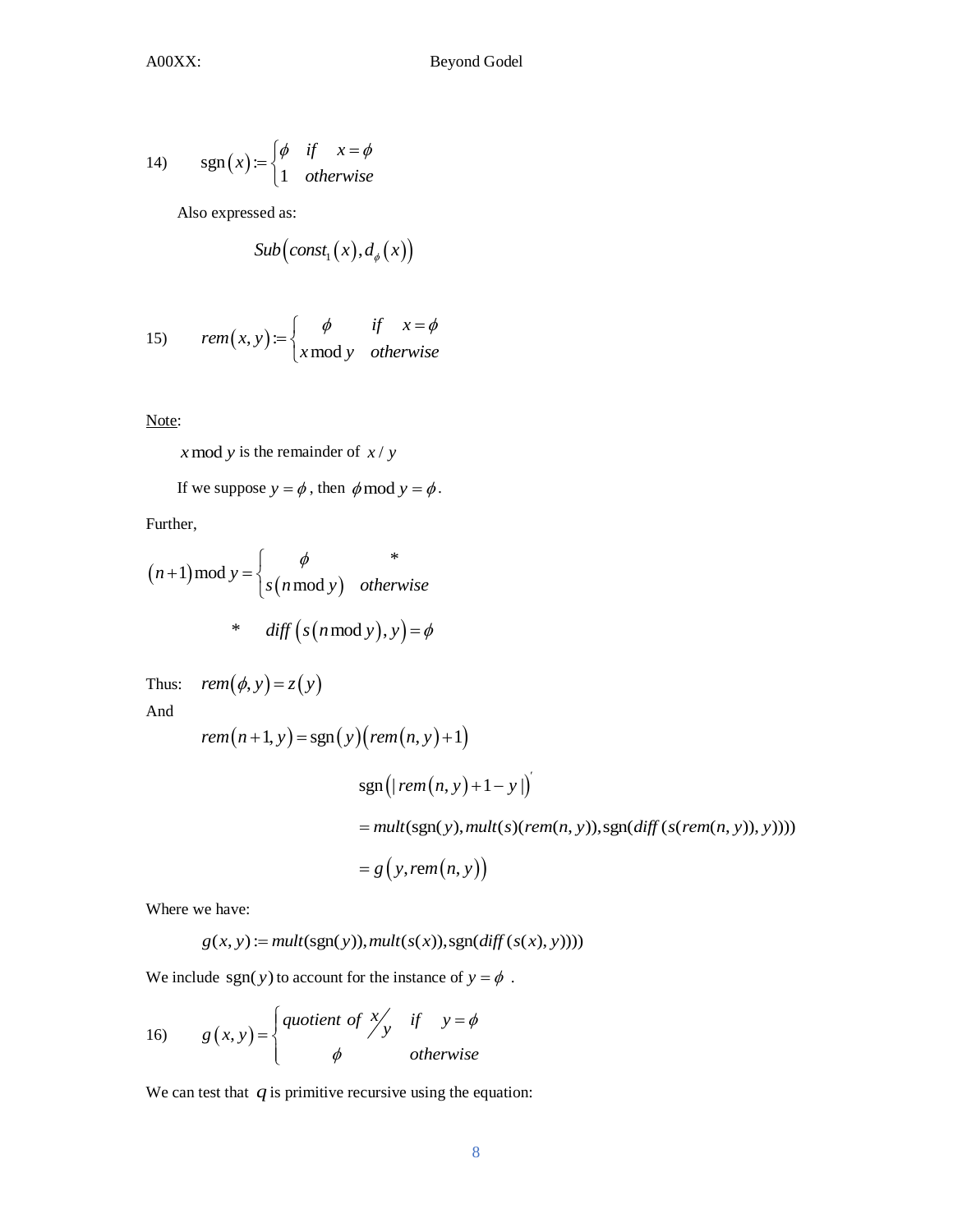$$
x = yq(x, y) + rem(x, y)
$$

This is obtained using the division algorithm for integers.

From this:

$$
yq(x, y) + rem(x, y) + 1 = x + 1
$$

$$
= yq(x+1, y) + rem(x+1, y)
$$

Simplifying we obtain:

$$
y(q(x+1, y) - q(x, y)) = rem(x+1) + 1 - rem(x+1, y)
$$

Thus, we obtain:

$$
q(n+1, y) = \begin{cases} q(n, y)+1 & \text{if } rem(n, y)+1=y\\ q(n, y) & \text{otherwise} \end{cases}
$$

Hence:

$$
q(\phi, y) = z(y)
$$

And further:

$$
q(n+1, y) = sgn(y)(q(n, y) + sgn(diff (s(rem(n, y)), y)))
$$

In this, sgn(y) takes the case of  $y = \phi$  into consideration.

Note:

If we can recall that  $S \subseteq N_n$  is referred to as being primitive recursive if its characteristic function  $\Phi$ is primitive recursive.

Taking  $s = \{m\}$ , then  $\Phi s = d_m$ 

Next, the predicate  $\Phi(x)$  over  $N_k$  is primitive recursive where its associated set  $S(\Phi) := \{ x \in N_k \mid \Phi(x) \}$  is also primitive recursive.

The functions presenting in this section are examples of elementary recursive functions that can be used to create far more complex systems. We can use the notion of Bounded maximization to prove the privative recursive nature of the quotient and the remainder functions. These are native scripts in Bitcoin that are currently disabled:

|        |  |  | OP MOD $151$ 0x97 a b out Returns the remainder after dividing a by b. |
|--------|--|--|------------------------------------------------------------------------|
|        |  |  | OP MUL $149$ 0x95 a b out a is multiplied by b.                        |
| OP DIV |  |  | $150 \t 0x96 \t ab \t out \t a is divided by b.$                       |

We have now demonstrated that any primitive recursive function can be created within an unrolled bitcoin script. Using these massive recursive functions we will now extend the functionality of the system to incorporate the dual stack nature of the system. With an analysis of the minimal stack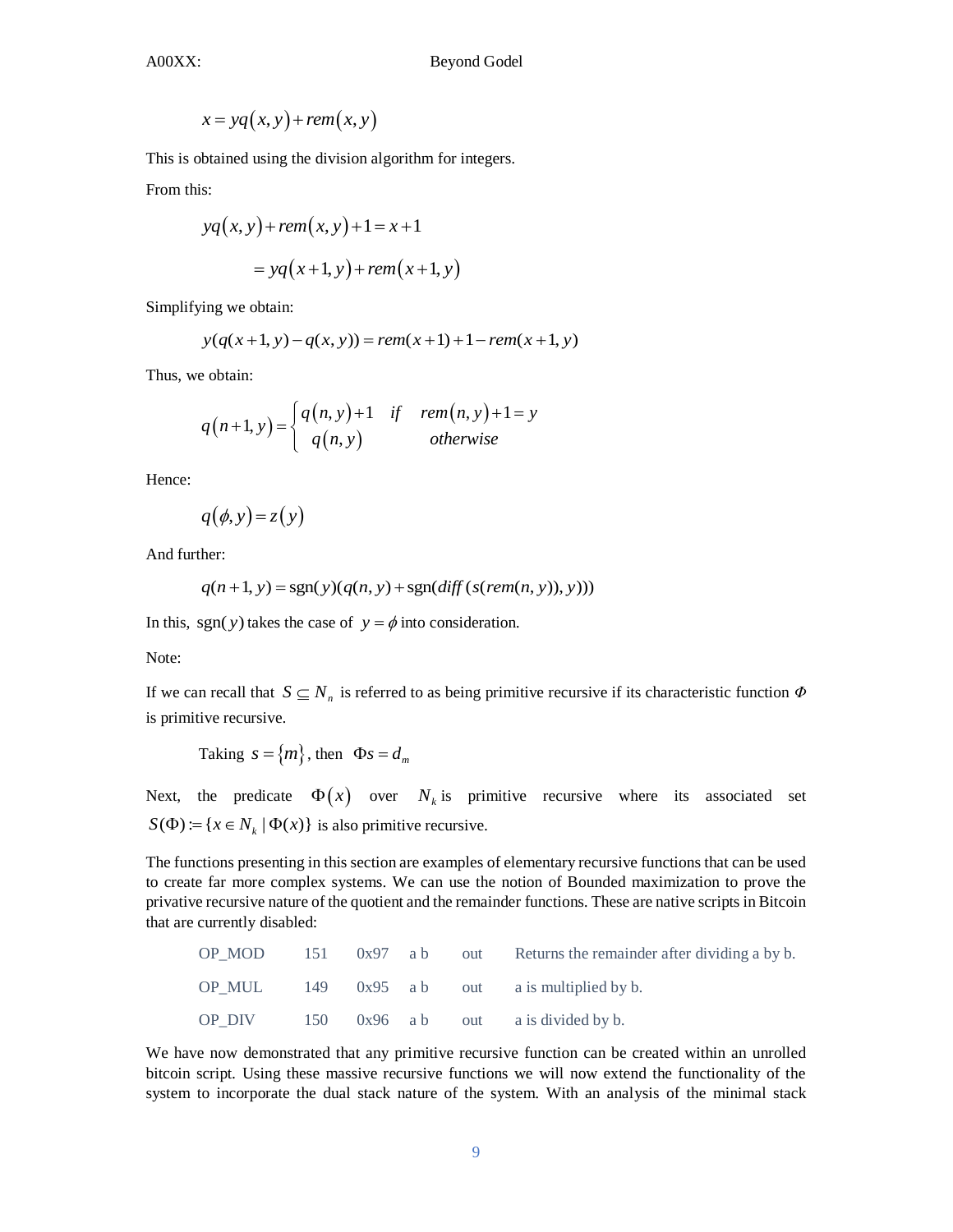machine, we can start to demonstrate how bitcoin can be incorporated into a series of novel script constructs that each increase the power of the system.

# **A Minimal Stack Machine**

We will start in defining a simple stack. This will allow us to create a Total system that is Turing Complete. This is defined by Sipser (1996) using the terminology decider or alternatively as a Total Turing machine (Kozen, 1997). In this, we defined the stack discipline that is needed to bound the system. An n-ary function *f* computed on a stack *S* will require the arguments it uses to be on the stack and on RETURN it will replace these to create a new stack construct *t* :

$$
S = a_{1...} a_n, u \Longrightarrow t = f(a_1,...,a_n), u
$$
 *Equation 1*

The stack S is the primary stack in the bitcoin system. If used, we will call the Return (or ALT) Stack By 'r'). This is a Turing complete system. The machine consists of the compiler, the script and the system that runs it. Only Total code is created by the compiler, but we cannot decide if the code will halt in all cases before it is compiled for the given input.

On the stack  $1 \le i \le n$  such that  $a_i = (s)_{i-1}$  for any 2-position list indexing function of the form.

$$
(a,s)_0 = a \qquad (a,s)_{i+1} = (s)_i
$$
 *Equation 2*

The element  $(s)$ <sub>0</sub> =  $H(s)$  is the Top Stack item.

In this we can say:

$$
(s)_n = \overbrace{HT \dots T}^n (s)
$$
 *Equation 3*

Our Stack machine expects a script that acts as a program which is defined to be an ordered set of instructions that operate on and alter a Stack of natural numbers (the Stack Set). This machine is Turing Complete IFF  $2a$  decidable program can be run on the Stack machine when that program is also computable on a Turing Machine.

We can only compute a function on the stack machine that is decidable, that is it satisfies the Church (1937) Thesis.

Our most basic commands are:

**PUSH**:

$$
OP_PUSH DATA (1,2,4) \t\t\t\t\t s \Longrightarrow 0, s \t\t\t \tEquation 4
$$

**POP**:

The top item is removed;

$$
or_{\text{pro}} \qquad \qquad a, S \Rightarrow S \qquad \qquad \text{Equation 5}
$$

Bitcoin also extends the power of the system with the implementation of OP\_2DROP and the related stack operations.

l

<sup>2</sup> IF and only IF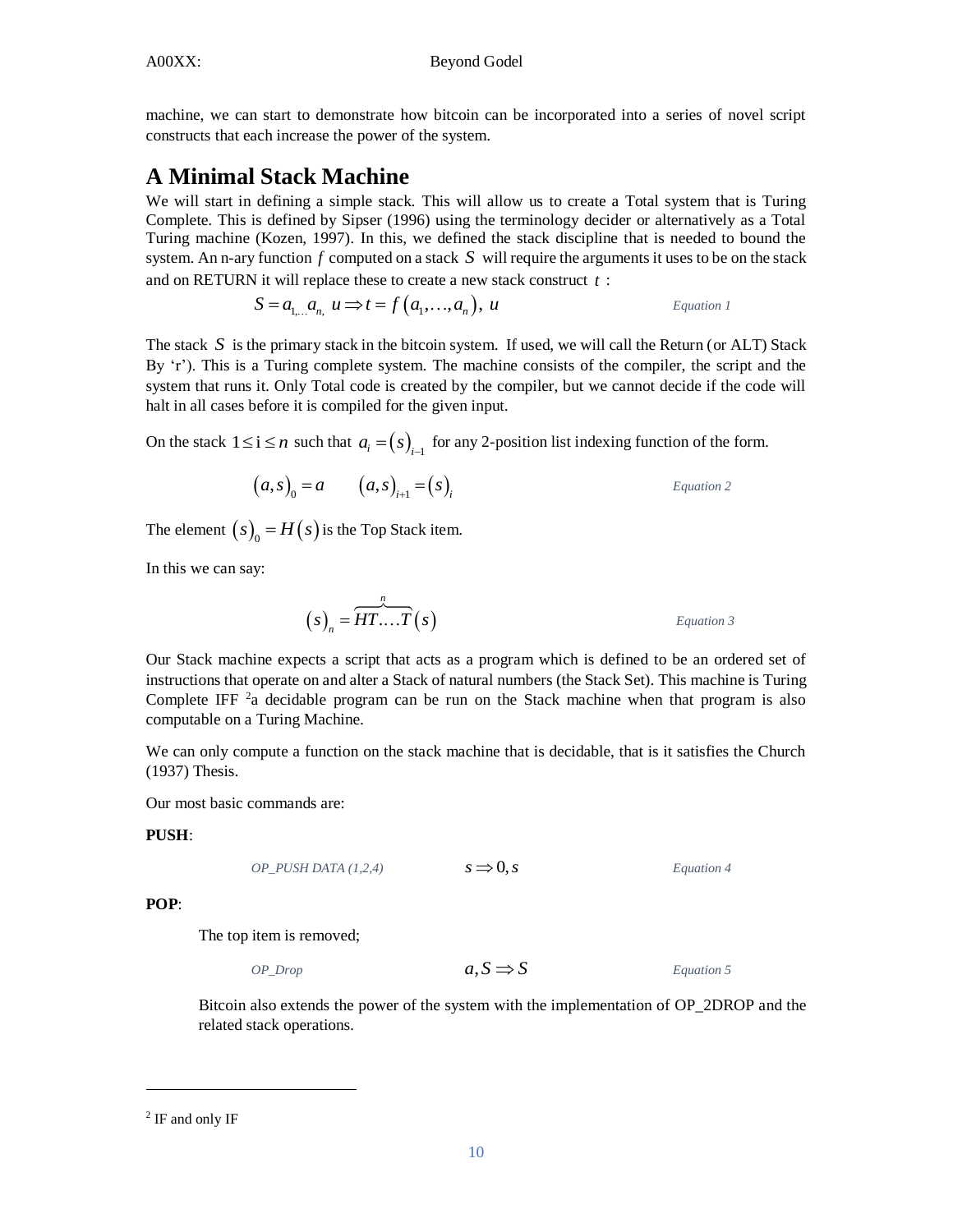$Incr_{(i)}$ :

Increase the  $i^{th}$  stack element by a value of 1.

$$
s = ..., a, s_1 \Rightarrow t = ..., a + 1, s_1
$$
  
Equation 6

 $Decr_i(p)$  :

 $if(s)$  > 0 decreases the  $i<sup>th</sup>$  stack element by a value of 1 and preforms  $p$  ; Decr<sub>i</sub>  $(p)$ .

Otherwise do nothing (Else). This is defined in detail in the Appendix.

### Boot Strapping the Stack Machine

We can clear the  $i<sup>th</sup>$  element of the Stack using:

 $Decr<sub>i</sub>(Push; Pop)$ 

First, clearing the  $i^{th}$  stack item involves an $(s)$ <sub>i</sub> = 0 operation.

This is:

```
Decr<sub>i</sub>(Push; Pop)
```
And is completed within bitcoin Op\_Codes. See the Appendix for more information.

| OP 0          | $\frac{1}{2}$ (Push 0 to the stack) |
|---------------|-------------------------------------|
| OP_Roll $(i)$ | $1/m = n = i+1$                     |
| OP_Roll $(i)$ | $1/m = n-1 = i$                     |
| OP_Roll $(i)$ | $1/m = n-2 = i-1$                   |
| OP_Roll $(i)$ | $1/m := n - i = 1$                  |

This is not optimised and for small code, it can be implemented immediately using code such as OP\_2ROT etc.

 $Decr_i$ 

These functions can be implemented as a complete machine.

To replace the  $j^{th}$  element of S to the  $i^{th}$  one, we use:

$$
(s)_i := 0; \text{Push}; \text{Decr}_{j+1}(\text{Incr}_o; \text{Incr}_{i+1})
$$

$$
\text{Decr}_0(\text{Incr}_{j+1}); \text{Pop}
$$

Also:

If 
$$
(s)_i > 0
$$
 Then  $P$  Else $Q$  by: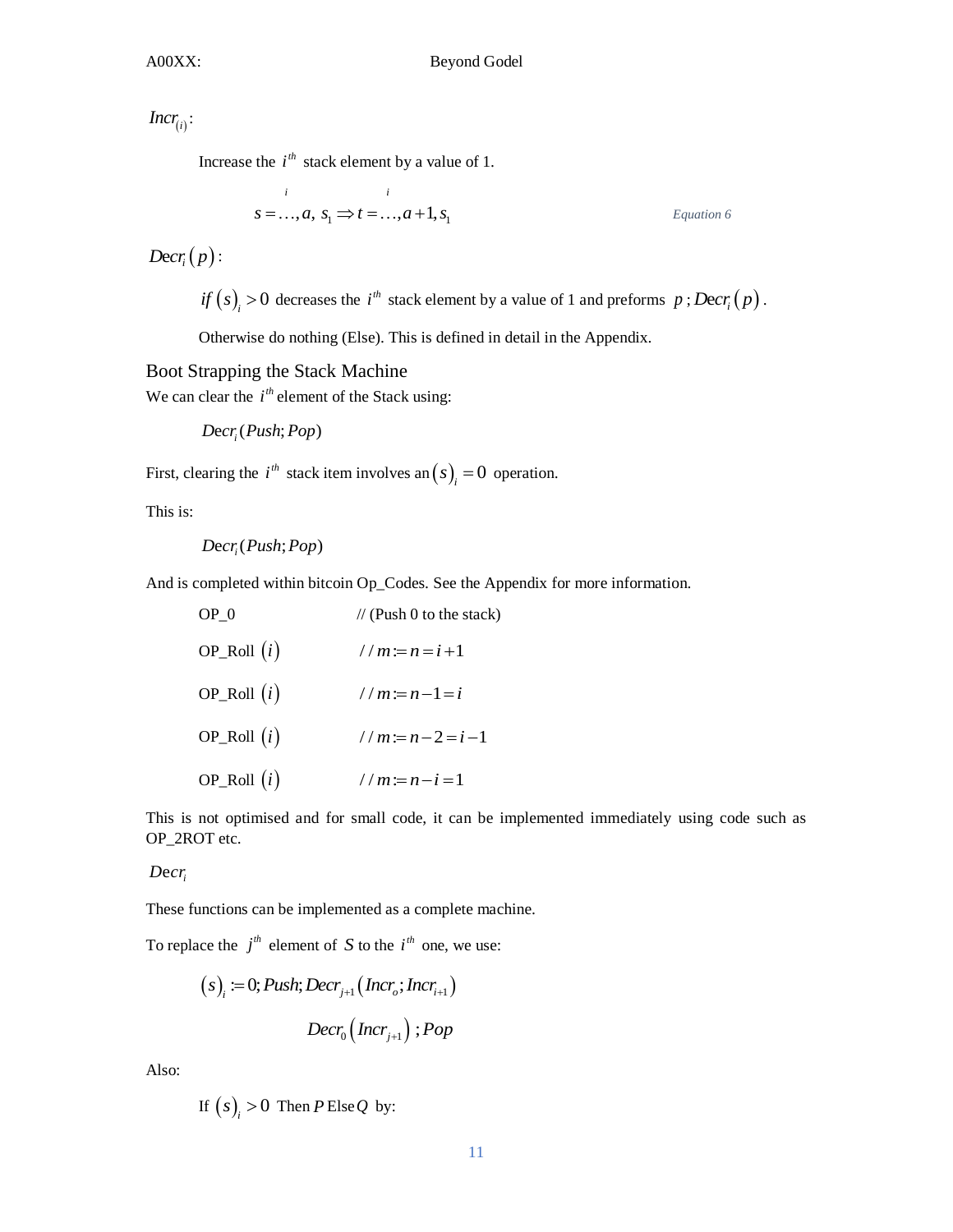*Push*; *Incr*<sub>0</sub>; *Push*;  
\n
$$
(s)_0
$$
; =  $(s)_{i+2}$ ;  
\n $Decr_0((s)_0 = 0; p^{+2}; (s)_1 = 0);$   
\n $Decr_i(q^{+2}); Pop; Pop$ 

Here  $p^{+2}$  relates to the stack value p where each stack index is increased by 2.

Therefore:  $p = Incr_{3i}(s)_6 := (s)_8 \Rightarrow p^{+2} = Incr$ ;  $(s)_8 := (s)_{10}$ ;

# **Turing Complete**

We now extend our minimal machine into the computation of functional terms. As above, these are the minimal set of expressions formed using  $\vee$ , *n* (an integer) by

- $Incr(a)$ <sub>,</sub>
- $Decr(a)$ <sub>,</sub>
- $Head(a)$ <sub>,</sub>
- $\bullet$   $Tail(a)$ ,
- $Tail(a)$ <sub>,</sub>
- $Pair(a, b)$ <sub>,</sub>
- $IF(a,b,c),$
- Apply $(a,b)$ , and
- $R(a)$

In this operation set,  $a$ ,  $b$  and  $c$  are previous constructed functional terms.

A Turing computable (or decidable) function  $f$  can be computed in an evaluation of a functional term of *f* .

Using the unary contractions:

$$
\langle f \rangle(x)
$$
 we have  
 $\langle f \rangle(x) = f((x_0, ..., (x_{n-1}))$ 

Hence:

$$
f(x_1,...,x_n) = \langle f \rangle (x_1,...,x_n,0)
$$

Functional Terms are created with a pair of variables V such that the single argument:

$$
v \text{ of } \langle f \rangle(v) = r
$$

Here:

*R* represents the BODY.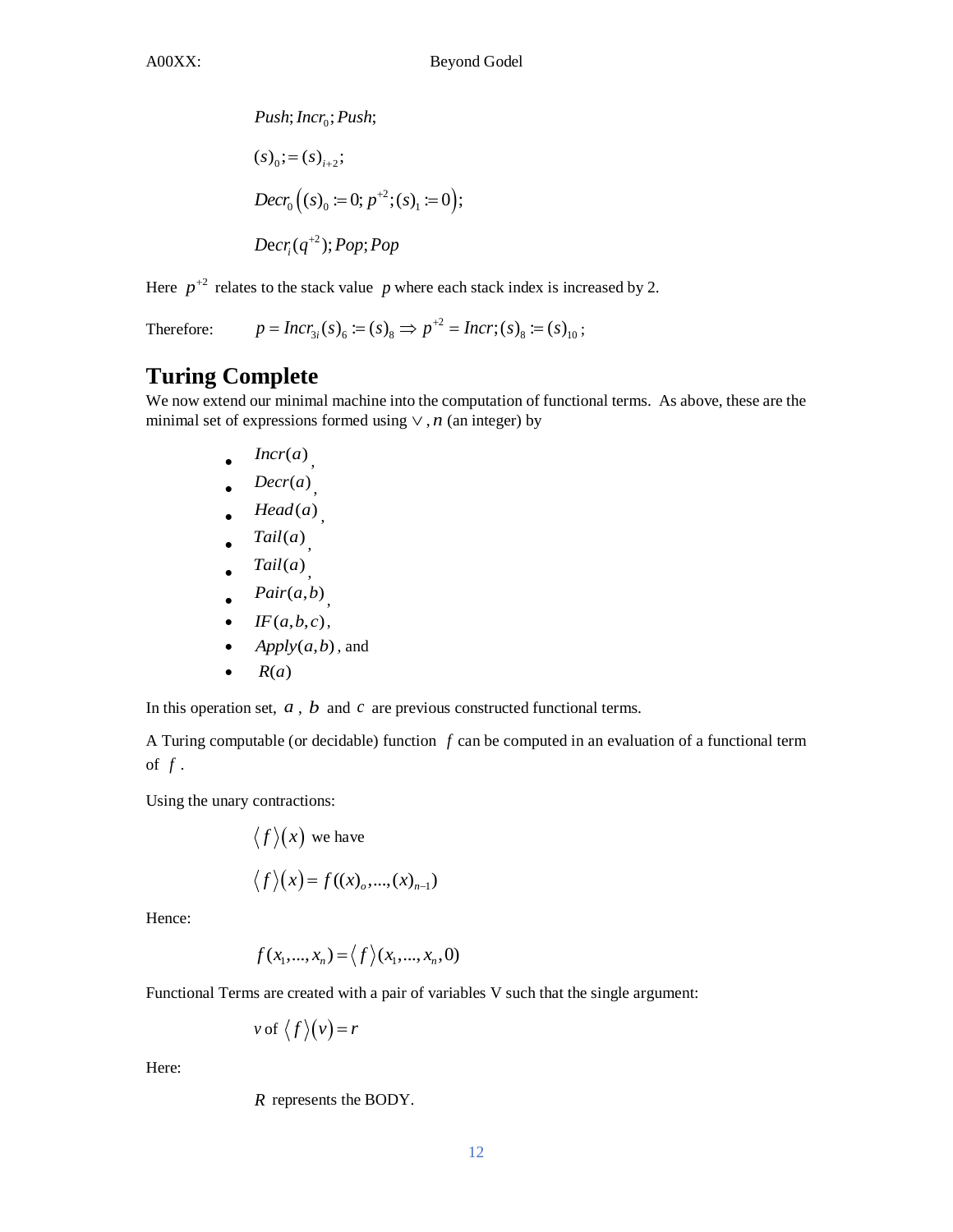This is the functional term:

$$
r \,\mathrm{of}\ \big< f \big> \vert
$$

Thus:

 $R(a)$  *a* occurring within *a* represents the recursive cell  $\langle f \rangle$ ( $\alpha$ )

We can thus represent the functional term  $Add_t$  there:

$$
\langle
$$
  $\langle$  *Add* $\rangle$   $(x) = (x)_{o} + (x)_{1}$ 

And

if 
$$
(Var(0),
$$
  
\nIncr R  $Pair(DecrVar(0),$   
\nPair(Var(i),0)),  
\nVar(1))

In this expression,  $Var(i)$  represents the extended term:

$$
\square \square \square \square \square \square
$$
  
Head Tail......Tail (v)

Accessing the  $(i+1)^{st}$  variable of f.

A functional term  $a$  denotes a number in an assignment of a number  $v$  to the variable  $V$  and a functional term *r* to the variable *R* .

Denotes relates to a value and evaluates to.

From this we can define the 3-place denotation function

$$
[a]_r^v
$$
 which yields the value for  $a$ .

**Here** 

$$
\left[Add - t\right]_{Add_{-}t}^{6,2,0} = 8
$$

The expression  $Apply(a, b)$  represents the application of the function with functional term  $a$  to the argument denoted by the term *b* :

Such that

$$
\left[ \left. Apply(a,b) \right]_{r}^{v} = \left[ a \right]_{a}^{\left[ b \right]_{r}^{v}}
$$

The denotation function is a partial function as the bitcoin predicate logic system returns invalid (that is, has no value) when a recursion does not terminate. This means the unrolled total function only returns a valid response when the function is known to terminate.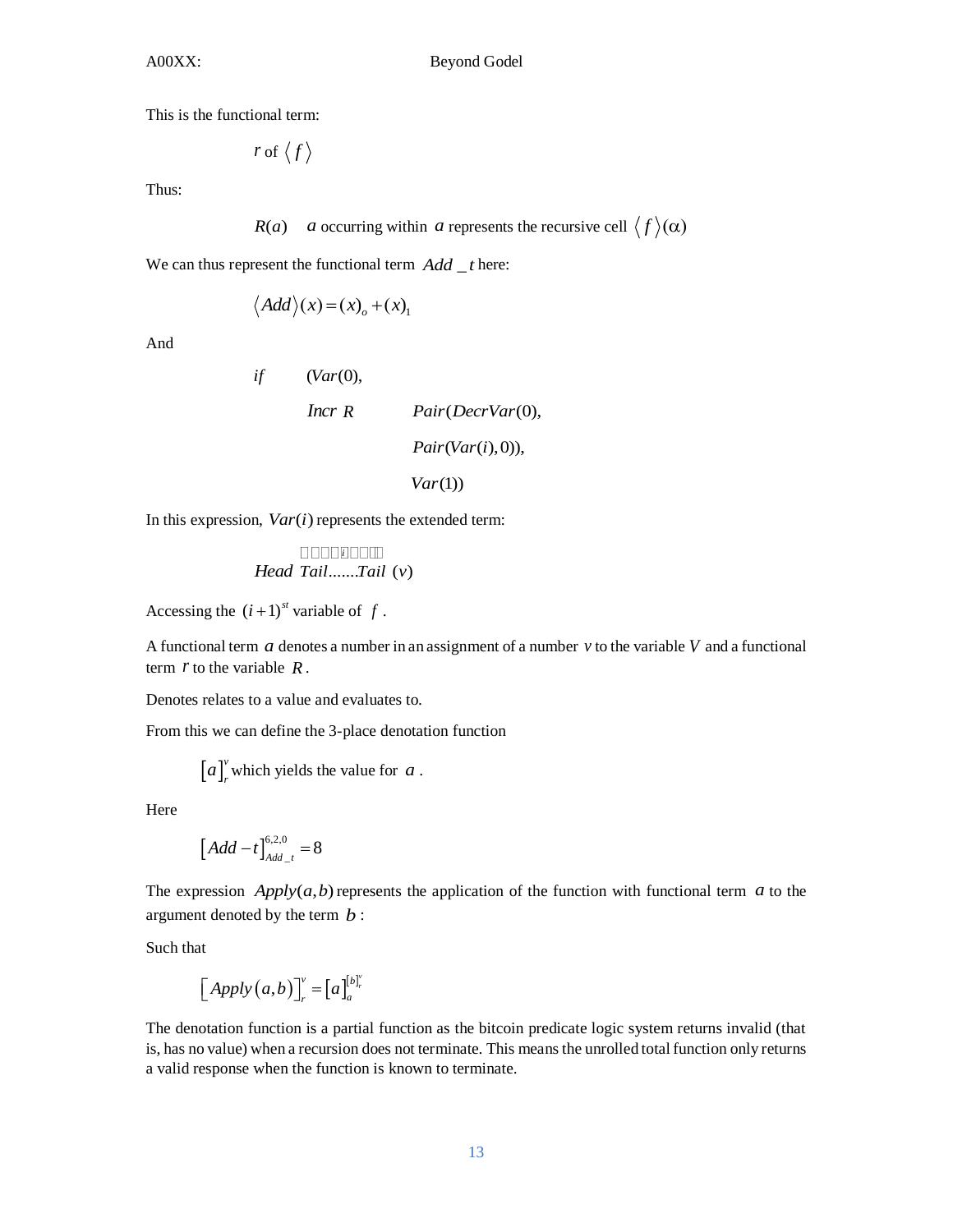# **The Dual Stack**

A 2PDA is not only a viable alternative to a standard Turing machine (TM), you can do everything that a TM can achieve. A 2PDA is a push down automata with two stacks. Bitcoin implements this using a primary stack with a standard LIFO (last in first out) operation that is extended with commands (including OP\_PICK) and unable stack operations to be conducted in an alternate order. It is widely known (\*) that a two PDA is functionally equivalent to a TM and can simulate a single or multi-tape TM just as a TM can simulate a 2PDA.

Other researchers (\*), have demonstrated that a deterministic 2PDA with only the use of a single state can simulate a TM. Bitcoin is generally deployed as a simple predicate module that acts at best as a nondeterministic PDA. That is, a 2PD it uses only the primary stack (and ignores the ultimate stack). In this we can model that is a simple machine without having to resort to the added power of the script primitives. We shall start by defining the most basic of 2PDA formats that can be deployed in bitcoin script. In this model we will use only the LIFO nature of the stack.

## Definition

We will start with an arbitrary stack alphabet  $\zeta$ .

Next, we find the primary stack as  $\alpha$  in the alternative (ALT) stack using  $\zeta$  in  $\zeta^*$ . These will be defined to be juxtaposed to each other according to their relative stack height. The primary stack  $\alpha$  is defined as our lower or less stack and the  $\beta$  stack or ALT stack is the upper or right stack. We shall ensure that the position in the machine is well defined by defining  $\alpha$  and  $\beta$  to be members of a set of disjoint copies of  $\zeta^*$ . In this,  $\alpha \in \zeta^*$  for the primary stack and  $\beta \in \zeta^*$  for the ALT stack. The concatenation of the primary and the ALT stacks can be referred to as the system stack.

We can imagine the equivalence in considering the first stack as the contents of the tape to the left of the current position, and the second as the contents to the right on an arbitrary Turing machine. In this system, we start by pushing the normal bottom of stack markers on both stacks allowing us to simulate the TM eye-popping from the right stack and pushing to the left in order to move right. We engage in the opposite in order to move left. Where we reach the bottom of the less stack we need to behave accordingly either halting or rejecting wearers we hit the bottom of the right stack we just push a blank symbol onto the left.

Using the assumption that the Turing machine has an infinite tape in one direction that extends infinitely to the right cover we can use one stack to represent the tape content on the finite portion of the tape to the left of the head with another representing the content on the finite nonblack portion of tape to the right of the head. The two stack PDA simulates a movement of the Turing machine by appropriately pushing and popping the two stacks.

Unlike a Turing tape, we do not use a storage cell but incorporate a stack pointer.

### Definition

The 2PDA,  $\langle Q, \mathrm{I}, F, \zeta, \Omega, \delta \rangle$  over  $\Sigma$  is defined and constructed by:

- the set of Q states having subsets I,  $F \subseteq Q$  of initial and final states,
- the stack alphabet  $\zeta$  constructed using the finite set  $\Omega \subseteq \zeta^* \times \zeta^*$  of initial stack values,
- the joint finite transition relations:

 $Q\!\times\!(\zeta\!+\!\varepsilon)\!\!\times\!(\zeta\!+\!\varepsilon) \!\!\longrightarrow\!\! \frac{a\delta}{2}\!\!\rightarrow\!\! Q\!\times\!\!\!\phantom{i} \zeta^*\!\times\!\zeta^*$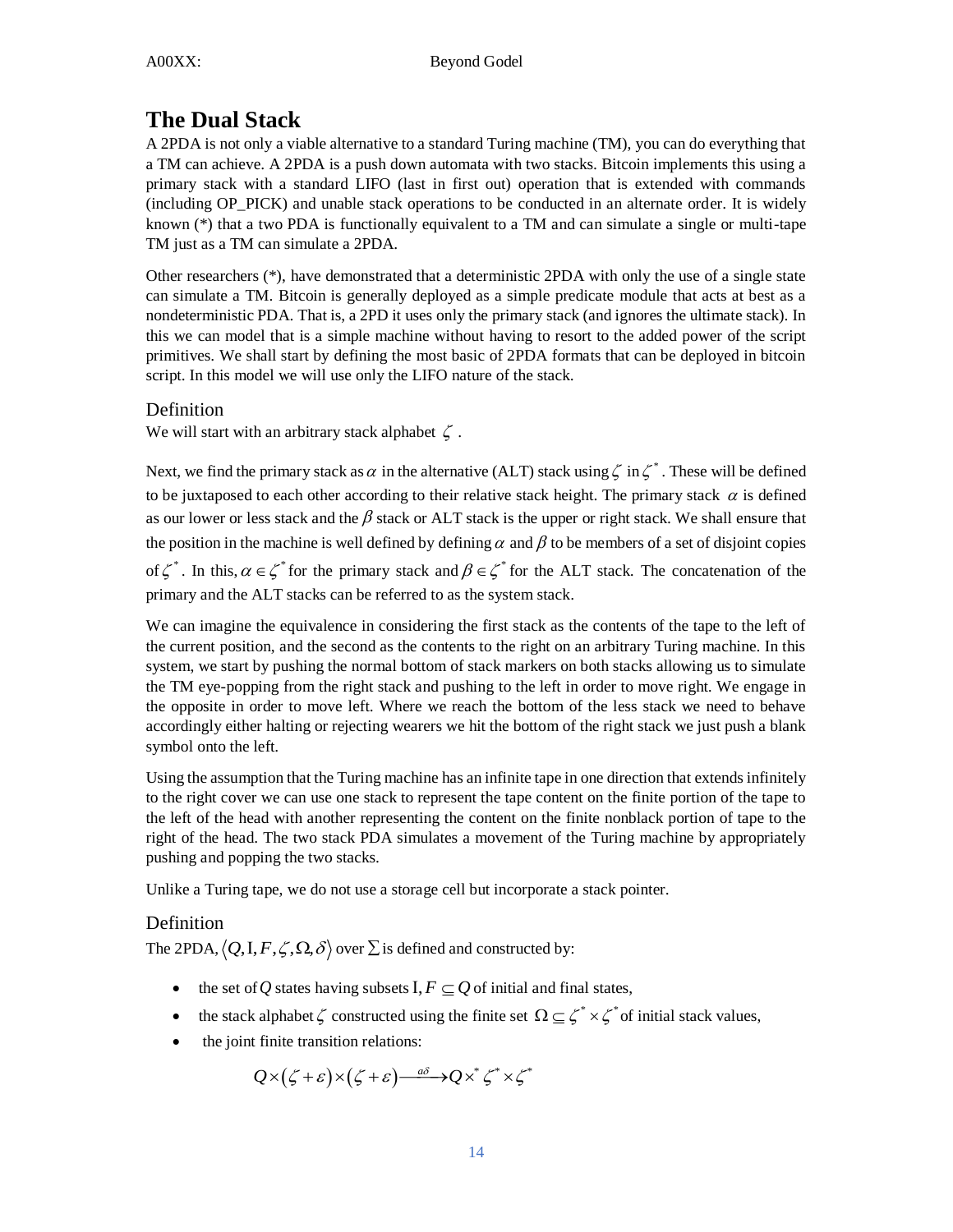$$
\forall a \in \sum + \{\varepsilon\}
$$

Here, all  $\varepsilon$  – *transitions* of the type

$$
Ux \xrightarrow{\varepsilon} Ux\varepsilon
$$

or

$$
xV \longrightarrow \varepsilon xV
$$
  
for  $U, V \in \zeta + \{\varepsilon\}$ 

and

 $x \in \zeta$  as right, respectively left moves.

Each element of  $Q \times \zeta^* \times \zeta^* \times \sum^*$  is designated as the configurations, the initial ones being part of  $I \times \Omega \times \Sigma^*$  in the final configurations being a part of:

$$
F \times \zeta \times \zeta \times \{\varepsilon\}
$$

or

$$
\mathcal{Q}\!\times\!\big\{\!\big\langle\varepsilon,\varepsilon\big\rangle\!\big\}\!\times\!\{\varepsilon\}
$$

or

$$
F \times \big\{ \langle \varepsilon, \varepsilon \rangle \big\} \times \big\{ \varepsilon \big\}
$$

as determined from the required mode of acceptance.

This form of word acceptance is directly attributable to the single stack PDA the addition of accepting by final state, empty stack or a combination thereof.

### Theory: the basic pure 2PDA in bitcoin is mapped to an equivalent iTM

Definition: a pure 2 PDA

A 2PDA is pure if and only if:

- it has only one state, the initial;
- accepts only by empty stack;
- only single stack operations are conducted.

 $\forall a \in \Sigma + \{\varepsilon\}$ <br>
of the type<br>  $\zeta^2 + \{\varepsilon\}$ <br>
sepectively left moves.<br>  $\times \zeta^* \times \Sigma^*$  is designated as<br>
simple and the sumple area of the sumple and the sumple and the sumple and the sumple and the sumple and the sump For this, we are ignoring the additional steps and operations available (such as OP\_PICK) within bitcoin script and are working only with the LIFO stack. The complete bitcoin script language is indeed more powerful, but is not necessary to demonstrate that any iTM can be created in our pure 2PDA.

### Proof

A TM can access only one cell tape at any time. Our 2PDA may access and view up to 2 storage locations. We hence seek to track the state of the iTM in one stack element of our 2PDA. We simulate the actions of the iTM using these stacks.

First, we begin by defining our iTM:

$$
M = \langle Q, \Im, \delta \rangle
$$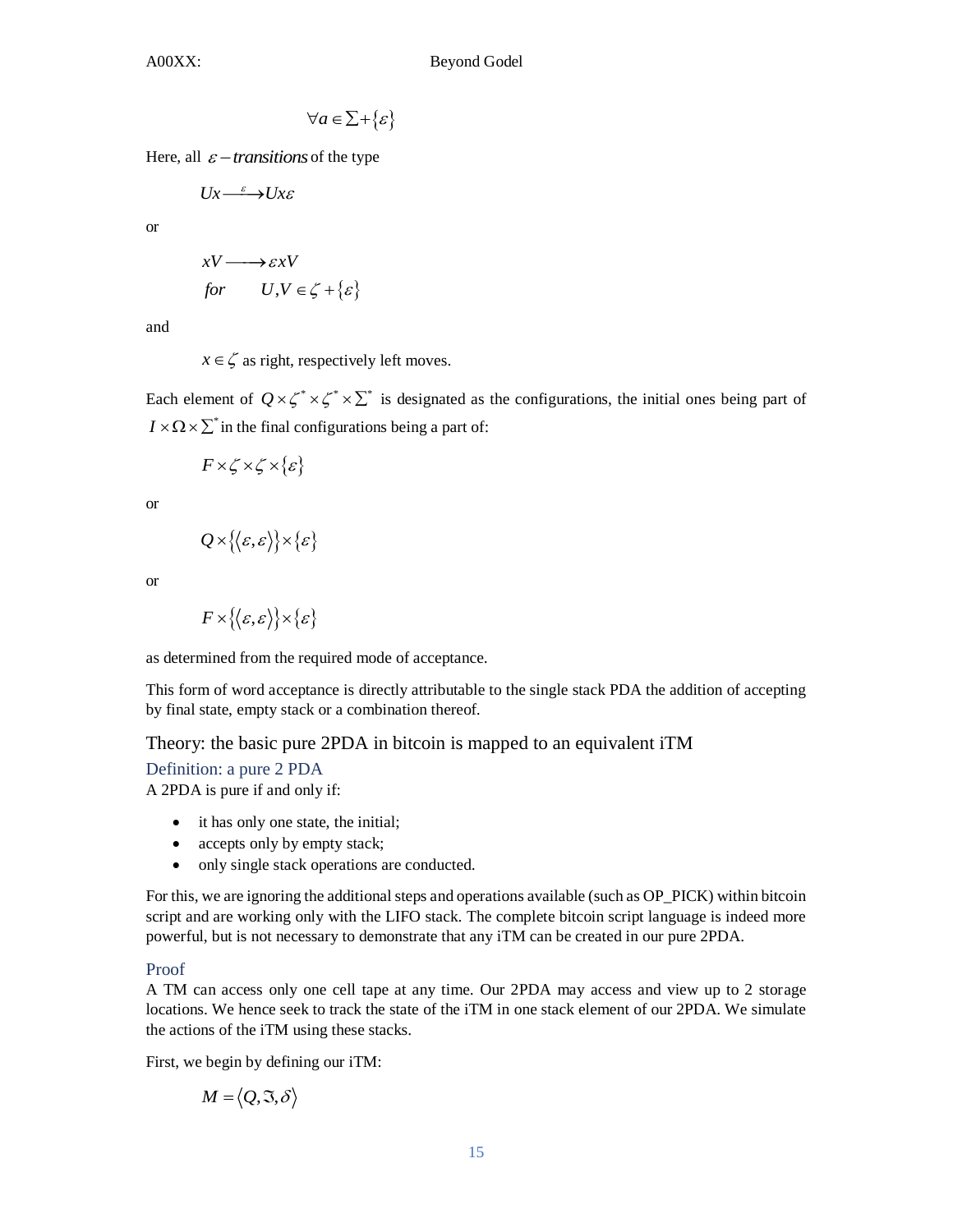The nature of the 2PDA this set as:

- the stack alphabet  $\zeta = \varepsilon = \Im \times (Q \times \Im)$
- a single (the primary) stack to begin o  $\#\langle q_r, \# \rangle$
- Transitions

$$
\circ \quad \# \langle q_r, \# \rangle \longrightarrow b \langle q_r, \# \rangle
$$

And

$$
\circ \quad a\langle q_r, \# \rangle \longrightarrow ab\langle q_r, \# \rangle \qquad \forall a, b \in \Sigma
$$

that read the input into the primary stack.

• Transitions

$$
\circ \quad u \langle q_r, \# \rangle \longrightarrow \varepsilon \langle q_0, u \rangle \qquad \forall u \in \Sigma + \{ \# \}
$$

that nondeterministic lease switch into computation mode.

An M-transition  $\langle p,x\rangle$   $\longrightarrow$   $\langle q,y,\emptyset\rangle$  using  $p,q\in\mathcal{Q}$ ,  $x,y\in\mathfrak{I}$  and  $\emptyset\in\{L,N,R\}$  can be simulated with the use of:

(L) 
$$
u\langle p, x \rangle \longrightarrow \langle q, u \rangle y, \quad u \in \Im
$$
  
Resp.  $\varepsilon \langle p, x \rangle \longrightarrow \varepsilon \langle q, \# \rangle y$ 

(N) 
$$
u\langle p,x\rangle \longrightarrow u\langle q,y\rangle, \quad u \in \mathfrak{I}+\{\varepsilon\}
$$

 $u\langle p,x\rangle \longrightarrow u\langle q,v\rangle \varepsilon, \quad u \in \mathfrak{I}+\{\varepsilon\}.$  $\langle p, x \rangle \longrightarrow y \langle q, v \rangle, \quad v \in \mathfrak{I}$ Resp.  $\langle p, x \rangle \varepsilon \longrightarrow y \langle q, \#$ 

The simulation of transitions on our iTM with the right move requires two steps, all others but one. The initial step moves the state information to the top of the primary stack. The second step only relates to the transitions that are expected to be found in this location. At this point, the 2PDA is not capable of realising transitions that are not directly corresponded to the M-transitions.

When  $q_f$  it is found in the ALT stack, we raise the primary stack first then the ALT.

$$
\begin{array}{ccc}\n u \langle q_f, x \rangle & \longrightarrow & \varepsilon \langle q_f, x \\
 \varepsilon \langle q_f, x \rangle & \longrightarrow & \varepsilon \varepsilon \\
 \varepsilon x & \longrightarrow & \varepsilon \varepsilon \\
 & \forall u, x \in \mathfrak{I}\n\end{array}
$$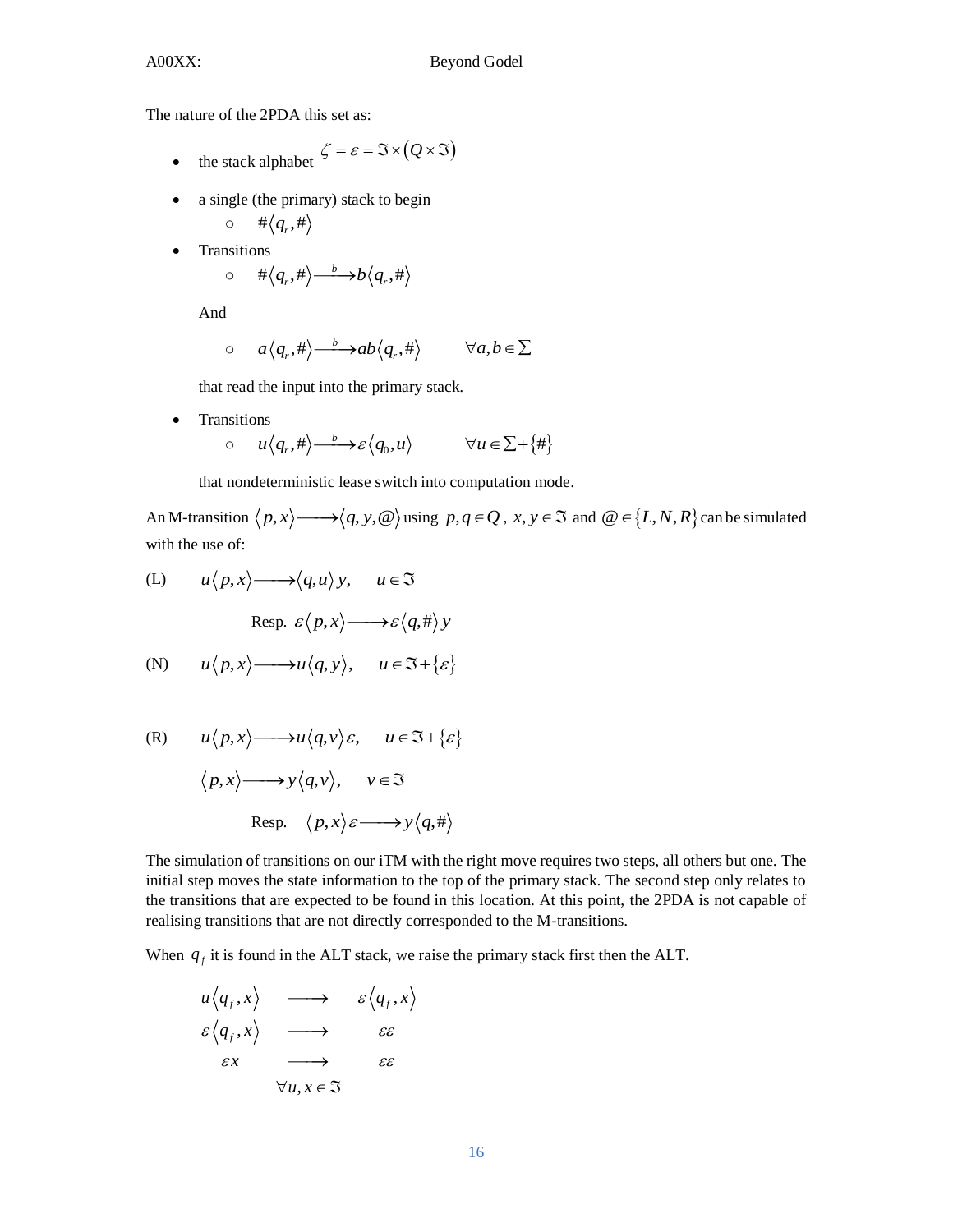At this point, we have acceptance by the empty stack. The predicate system can be extended to not only incorporate a series of logic acceptances but also to output different values when incorporated into OP\_RETURN statements. The use of several OP\_RETURN statements is currently considered nonstandard within bitcoin, however this does not preclude its use within script edges lowers the rate of acceptance in any individual block.

# **Conclusion**

Using these alone, we can define any partial-recursive ( $\phi$  – Re*cursive*) function, this is any function that is decidable. Turing's original paper (\*) did not note that the tape needed to be infinite. Rather, it was unbounded. Turing said "*The machine is supplied with a 'tape', (the analogue of paper) running through it, and divided into sections (called 'squares') each capable of bearing a 'symbol'. At any moment there is just one square, say the r-th being the symbol s(r) which is 'in the machine'*".

The length of the tape is not specified. The process does have to halt if the system is Turing complete. Hence, with the requirement that such a machine is "*calculable by finite means*", we express a finite but unbounded tape. In bitcoin, the limits imposed on the system limit the functional length of any script. It is conceivable that without these limits, and unbounded script could be created. It was Emil Post's eponymous machine (\*) but first implemented the concept of an infinite tape, not the Turing machine. This error has provided much of recent computer science. All digital computers are finite, just as all calculable problems must halt. The difficulty is in deciding if a problem is calculable within finite time. This problem has not of course mean solved or removed when applied in bitcoin, rather the problem has been transformed. If a compiler can create a script within the bitcoin language, we know that it halts. However, we do not know if the creation of the script is either possible or feasible until the result is known.

In this paper, we have demonstrated that bitcoin's 2PDA is capable of computing any value that is computable in a system compatible with that of Godel's logic system. Consequently, we have demonstrated that bitcoin script language is Turing complete. The relative power and functional implementation of a problem using bitcoin script is a separate issue. In a paper to follow this one, we shall extend Godel's predicate system using bitcoin script operations. In being able to compile a script in bitcoin language, we have a system that always works within a defined bound. A deterministic and matched nondeterministic optimisation problem can be created within such bounds.

The richness and power of bitcoin scripting language has been overlooked due to the complexity of the system. In this paper we have demonstrated the true power of the system and how a complete implementation can create a script of a determined length and known maximum processing difficulty.

# **References**

- 1. Boolos, G., Burgess, J. & Jeffrey, R., (2007), "Computability and Logic" Fifth Edition, Cambridge University Press, Cambridge, UK. Cf pp. 70–71.
- 2. Church, A. (1935) Abstract No. 204. Bull. Amer. Math. Soc. 41, 332-333.
- 3. Church, A. (1936) "An Unsolvable Problem of Elementary Number Theory." Amer. J. Math. 58, 345-363.
- 4. Cockshott, P. & Michaelson, G., (2012) `Tangled Tapes: Infinity, Interaction and Turing Machines', Turing Centenary Conference: CIE 2012 How the World Computes, Cambridge, June 2012
- 5. Kleene, S., (1952) "Introduction to Metamathematics". Walters-Noordhoff & North-Holland
- 6. Kozen, D.C. (1997), Automata and Computability, Springer.
- 7. Meyer, A.R., Ritchie, D.M. (1967), The complexity of loop programs, Proc. of the ACM National Meetings, 465.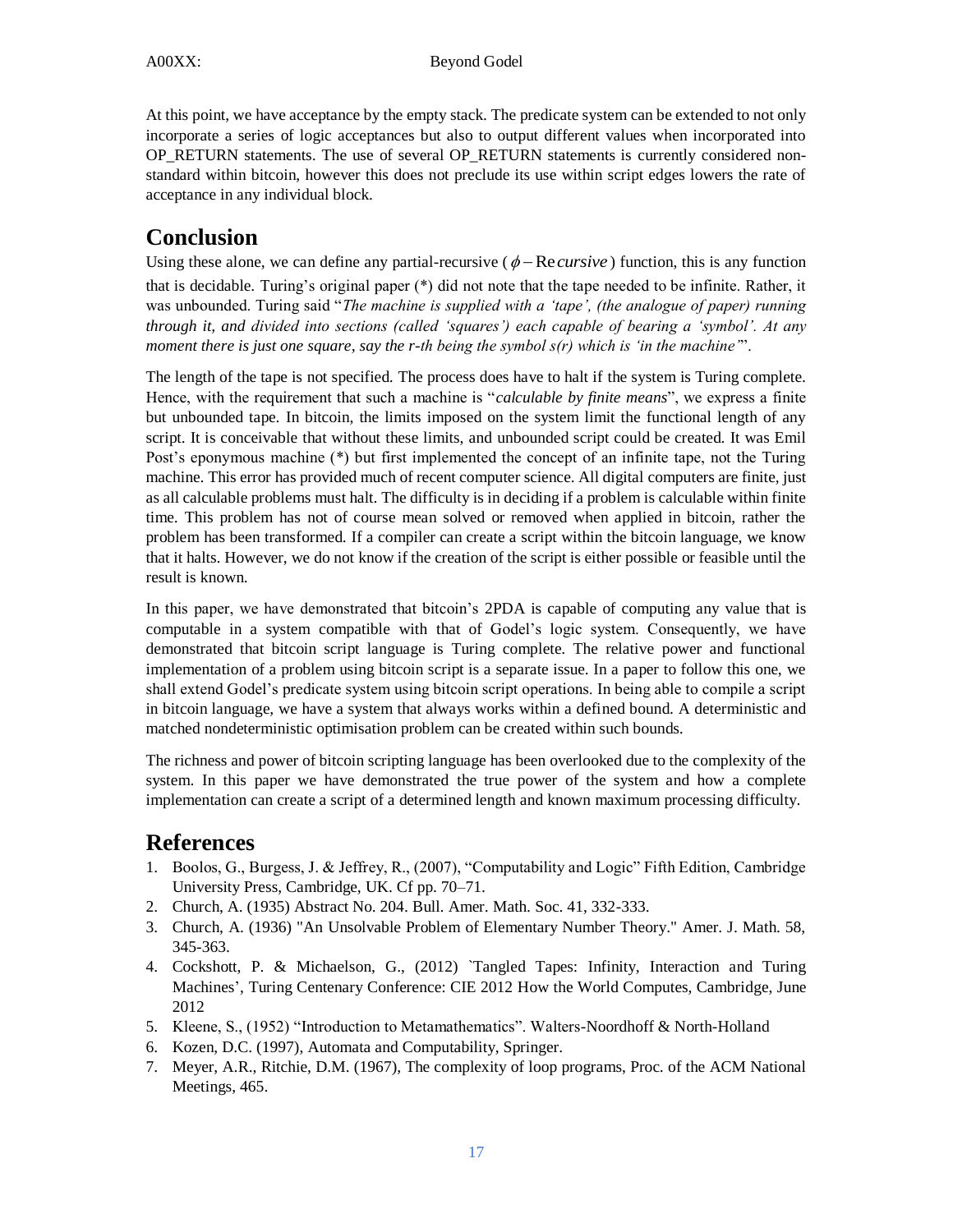- 8. Minsky, M. L. (1967), "Computation: Finite and Infinite Machines", Prentice-Hall, Inc. Englewood Cliffs, N.J.
- 9. Meyer, A.R., Ritchie, D.M. (1967), The complexity of loop programs, Proc. of the ACM National Meetings, 465.
- 10. Penrose, R. The Emperor's New Mind: Concerning Computers, Minds, and the Laws of Physics. Oxford, England: Oxford University Press, pp. 47-49, 1989.
- 11. Rosser, J. B. (1939). "An Informal Exposition of Proofs of Godel's Theorem and Church's Theorem". The Journal of Symbolic Logic. The Journal of Symbolic Logic, Vol. 4, No. 2. 4 (2): 53–60.
- 12. Sipser, M. (1996), Introduction to the Theory of Computation, PWS Publishing Co.
- 13. Smith, A (2007) "Universality of Wolfram's 2, 3 Turing Machine)" Wolfram, https://www.wolframscience.com/prizes/tm23/TM23Proof.pdf
- 14. Turing, A (1937) "On Computable Numbers with an Application to the Entscheidungsproblem," Proceedings of the London Mathematical Society Series 2, 42: 230-265.
- 15. Turing, A. M., (1939), Systems of Logic Based on Ordinals (Ph.D. thesis). Princeton University. p. 8.
- 16. Merriam Webster's Ninth New Collegiate Dictionary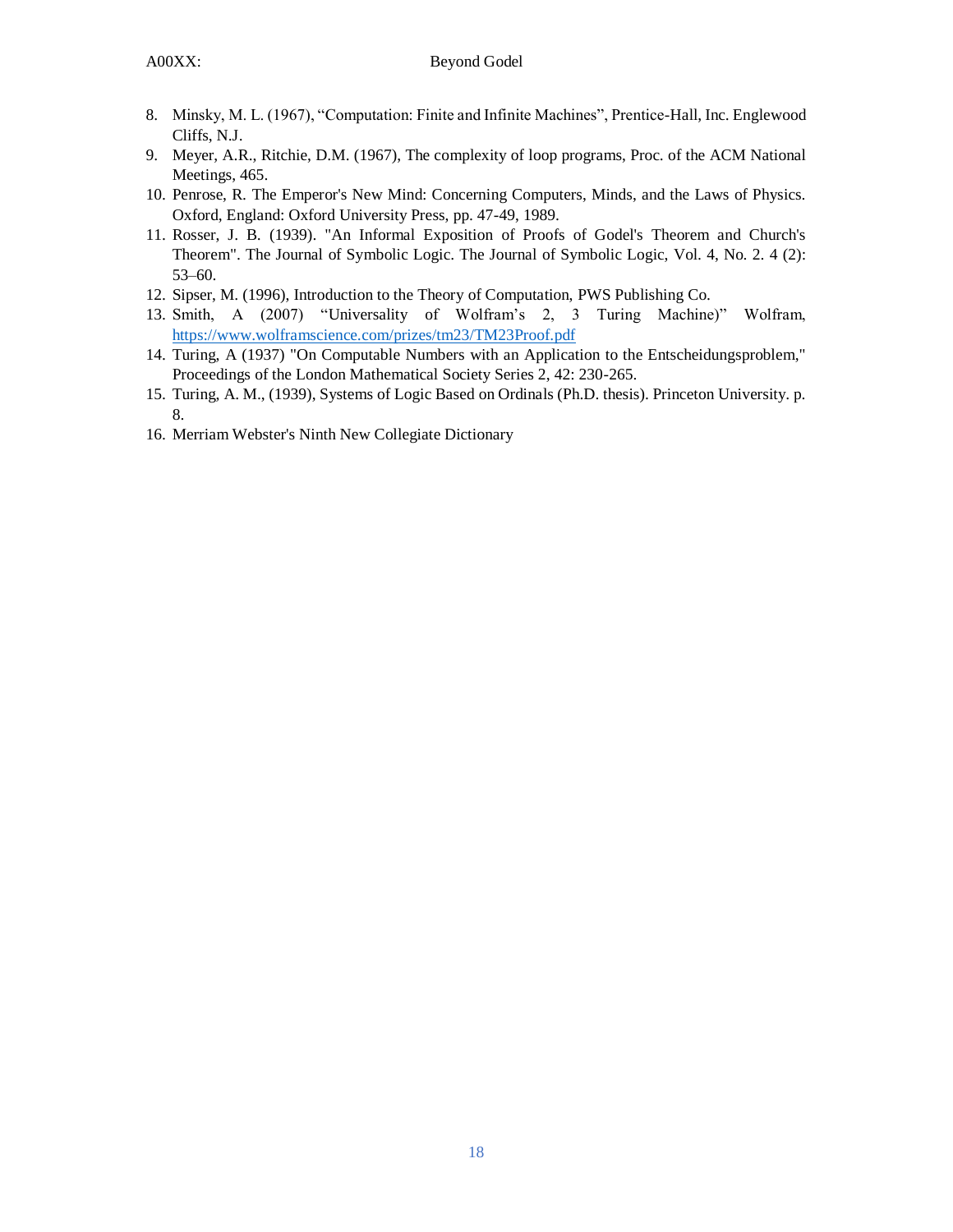# **Appendix 1**

Characteristic function of A. **// The following is the characteristic function for X in set (A1 to An)** 

**// (in 1-byte format in this example)**

OP 0 OP 0 // Counter set OP\_PUSHDATA1 <X> // Value to check <X> OP\_OVER  $\mathcal{V}$  Stack  $\{X\}, \{0\}$ OP\_1ADD  $// Stack {X}, {1} (lower 0 ignored)$ OP\_PUSHDATA1  $\langle A1 \rangle$  // Stack  $\{X\}, \{1\}, \{A1\}$ OP\_DUP  $\mathcal{V}$  Stack {X}, {1}, {A1}, {A1} OP\_TOALTSTACK  $//$  Stack  $\{X\}, \{1\}, \{A1\}$ 3 OP\_PIC  $\#$  Stack {X}, {1}, {A1}, {X} {X}, {A1} OP\_EQUAL// Stack {X}, {1}, {0/1} OP\_IF // Copy to save position Stack-4 OP\_ENDIF … OP\_PUSHDATA1 <A2> OP\_DUP {A2} X OP\_EQUAL OP\_IF // OP\_ENDIF OP\_TOALTSTACK … OP\_PUSHDATA1 <Ai> OP\_DUP {Ai} X OP\_EQUAL OP\_IF // OP\_ENDIF OP\_TOALTSTACK … OP\_PUSHDATA1 <An> OP\_DUP {An} X OP\_EQUAL OP\_IF // OP\_ENDIF OP\_TOALTSTACK // Assuming we need to have the data pushed // and it is not on the stack already OP\_PUSHDATA1 <i> // Save i to the stack OP\_PUSHDATA1 <X> // Save n to the stack // Safety check – not defined here  $//$  Return 0 if A<B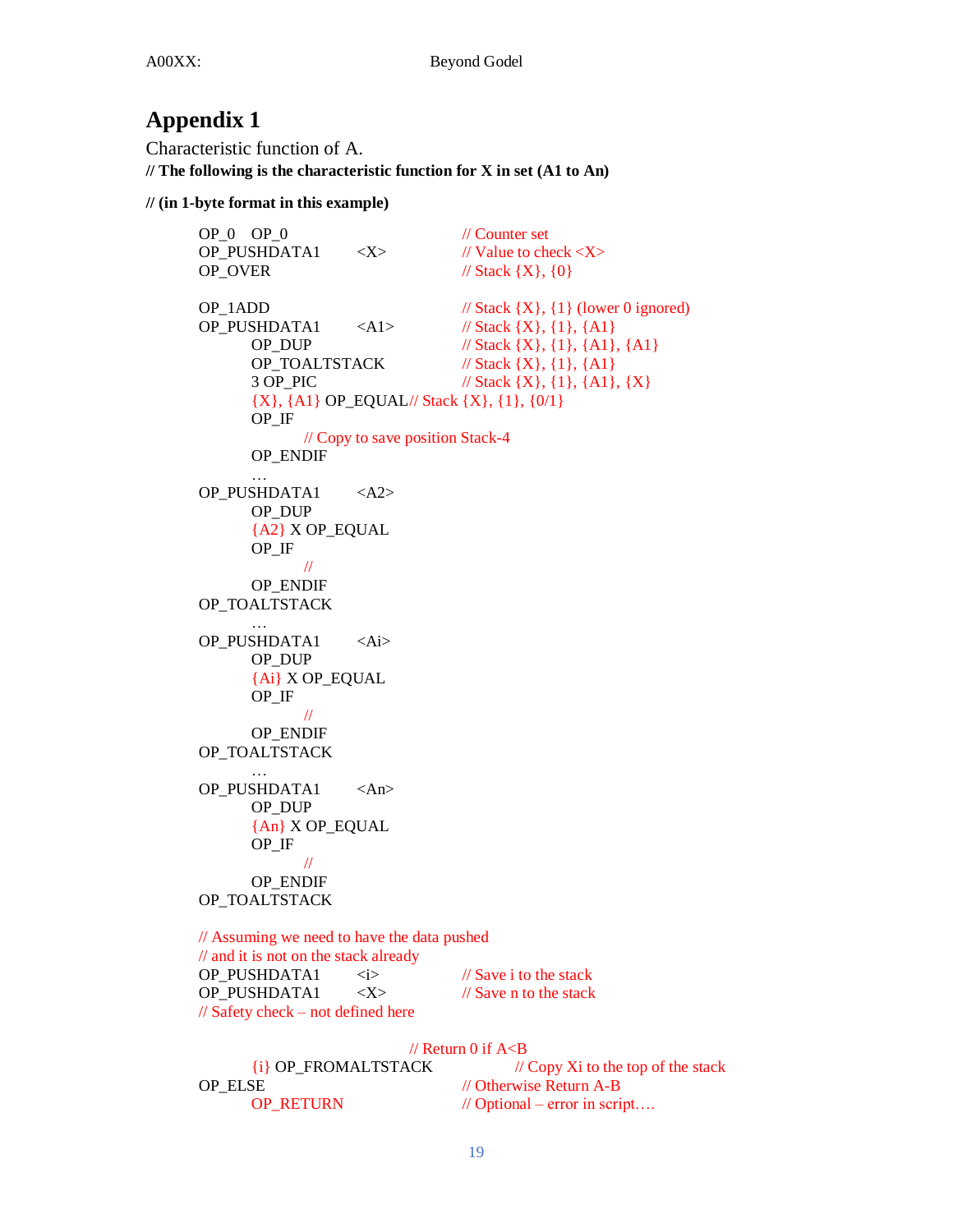Successor Function (2) is simply OP\_1ADD and is defined.

<A> OP\_1ADD

Identity Function (3)

More generally,  $\forall$   $(m,n>0)$ ,  $\exists$  a primitive recursive function  $\exists s_n^m$  of  $(m+1)$  $\exists s_n^m \text{ of } (m+1)$  arguments that behaves as follows:

 $\forall$  Gödel number **p** of a partial computable function with  $(m+n)$  arguments, and all values of  $x_1, \ldots, x_m$ :

$$
\varphi_{s_n^m(p,x_1,\ldots,x_m)}\ \Box\ \lambda y_1,\ldots,y_n.\varphi_p(x_1,\ldots,x_m,y_1,\ldots,y_n)
$$

The function **s** described above can be taken to be  $s_1^1$  $s_1^1$ . Kleene (1952) uses  $U_i^n$  to indicate the identity function over the variables  $x_i$  whereas Boolos, Burgess, & Jeffrey (2007) use the identity function  $id_i^{\,n}$ over the variables  $x_1$  to  $x_n$ . For example, the function would select from a list as follows:

1.  $U_1^1(a) = a$ 

2. 
$$
U_2^3(b, c, a) = c
$$

3. 
$$
U_2^7(r, s, t, u, v, w, x) = s
$$

In effect, what we are doing in  $U_i^n$  is selecting item 'n' from a list of 'm' in length. We can define this in Bitcoin Script as:

### **// The following is the Identity function for X1 to Xn (in 1-byte format in this example)**

| OP_PUSHDATA1                                           | $<\!\!X1\!\!>$       |                                               |
|--------------------------------------------------------|----------------------|-----------------------------------------------|
| OP PUSHDATA1                                           | $<\!\!X2\!\!>$       |                                               |
|                                                        |                      |                                               |
| OP PUSHDATA1                                           | $\langle Xi \rangle$ |                                               |
|                                                        |                      |                                               |
| OP_PUSHDATA1                                           | $<\!\!Xn\!\!>$       |                                               |
|                                                        |                      |                                               |
| // Assuming we need to have the data pushed            |                      |                                               |
| // and it is not on the stack already                  |                      |                                               |
| OP PUSHDATA1                                           | $\langle i \rangle$  | $\frac{1}{2}$ Save i to the stack             |
| OP PUSHDATA1                                           | m                    | $\frac{1}{2}$ Save n to the stack             |
| // Safety check                                        |                      |                                               |
| OP DEPTH                                               |                      | // Check Stack depth $\langle d \rangle$      |
| 2 OP ADD                                               |                      | // Add '2' to $\leq d$ - depth for i,n        |
| OP LESSTHAN                                            |                      | // Is 'n' $\lt$ $\lt$ d>                      |
| $\frac{1}{2}$ The actual function – past safety checks |                      |                                               |
| OP IF                                                  |                      | // Return 0 if $A < B$                        |
| $\{i\}$ OP_PICK                                        |                      | $\frac{1}{2}$ Copy Xi to the top of the stack |
| OP ELSE                                                |                      | // Otherwise Return A-B                       |
| <b>OP RETURN</b>                                       |                      | // Optional – error in script                 |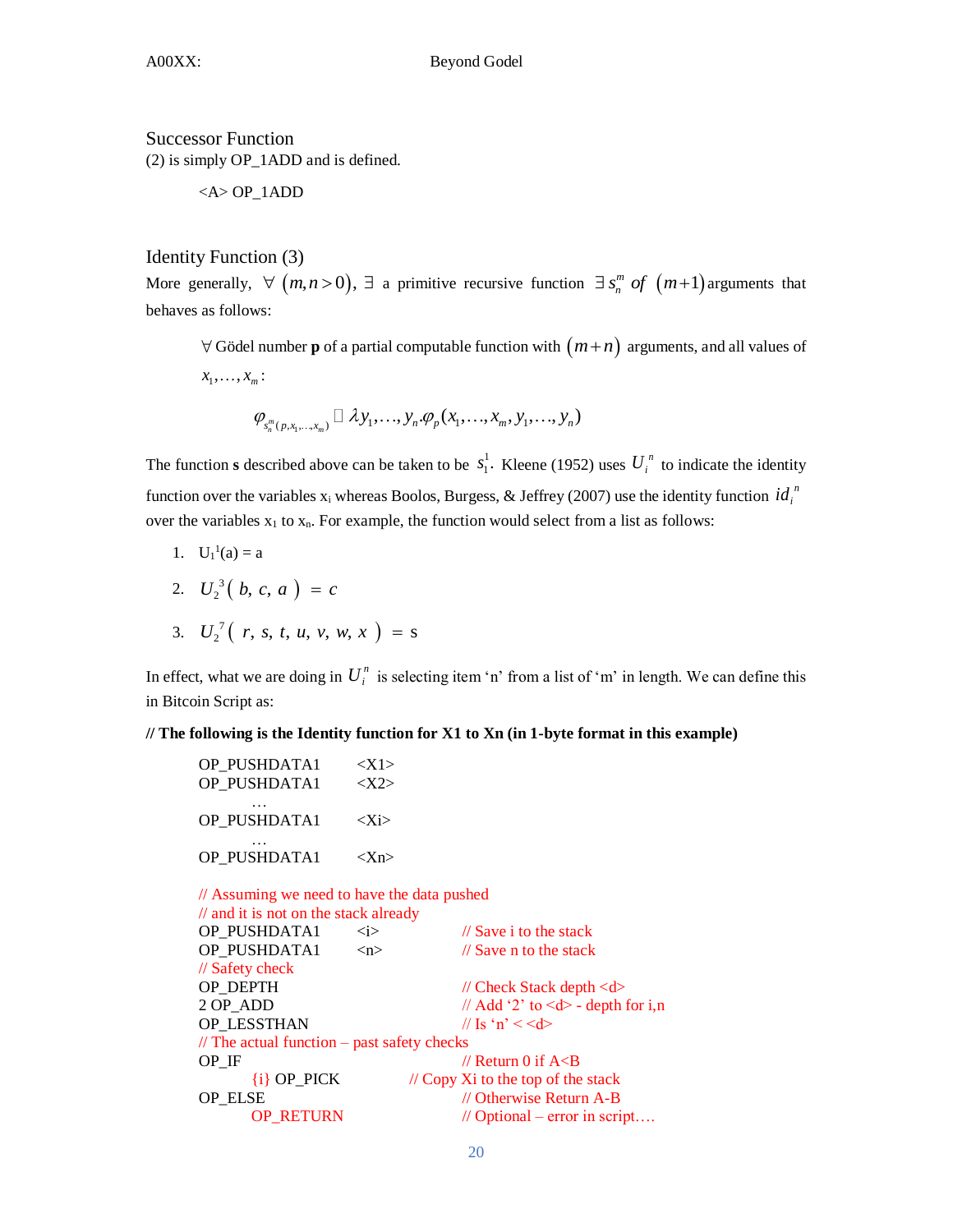### OP ENDIF

Using an additional variable, we can also select from positions lower in the stack. The simplest implementation (without safety checks etc.) would be to use the following script on an existing stack variable:

 $\langle$ i> OP\_PICK // Copy Xi to the top of the stack

In this example, the 'n' stack items  $x_1, \ldots, x_n$  would already need to exist on the stack.

What is of particular interest is that  $\langle i \rangle$  can be defined in a function and used subsequently in the selection from a list.

Basic Functions (4) is OP\_ADD. This is defined in script as:  $\langle A \rangle \langle B \rangle$  OP\_ADD (6) is OP\_MUL. This is defined in script as:  $\langle A \rangle \langle B \rangle$  OP\_MUL

OP MUL  $(6)$  is a disabled code right now, but we have created an alternative means to do this and it is in the patent list (Ref.).

### The Monus Function

(5) is the Monus function. This is:

$$
a \div b = \begin{cases} 0 & \text{if } a < b \\ a - b & \text{if } a \ge b \end{cases}
$$

Using a conditional, OP\_IF, we can construct this. I have sent this to Allan and Stef to code into a high-level language that creates the primitive in script for users.

This is defined in Script as follows:

### **// The following is a Monus function for A and B (in 1-byte format in this example)**

| OP PUSHDATA1                                | $\langle A \rangle$ |                             |
|---------------------------------------------|---------------------|-----------------------------|
| OP PUSHDATA1                                | $\langle B \rangle$ |                             |
| // Assuming we need to have the data pushed |                     |                             |
| // and it is not on the stack already       |                     |                             |
| OP 2DUP                                     |                     |                             |
| ${A}$ ${B}$ OP_LESSTHAN                     |                     | $// A & B$ are on the Stack |
| OP IF                                       |                     | // Return 0 if $A < B$      |
| OP 2DROP                                    |                     |                             |
| OP 0                                        |                     |                             |
| OP ELSE                                     |                     | // Otherwise Return $A-B$   |
| ${A}$ ${B}$ OP_SUB                          |                     |                             |
| OP ENDIF                                    |                     |                             |

There are far more efficient methods to implement a Decrement() and Increment function that these here. The Bitcoin scripting language is rich and a well-constructed compiler would use commands including OP\_PICK  $\{n\}$ , OP\_ROLL  $\{n\}$ , and OP\_2ROT in order to increase efficiency. This exercise is not about efficient construction, just a proof of concept.

 $Incr_{(i)}$ :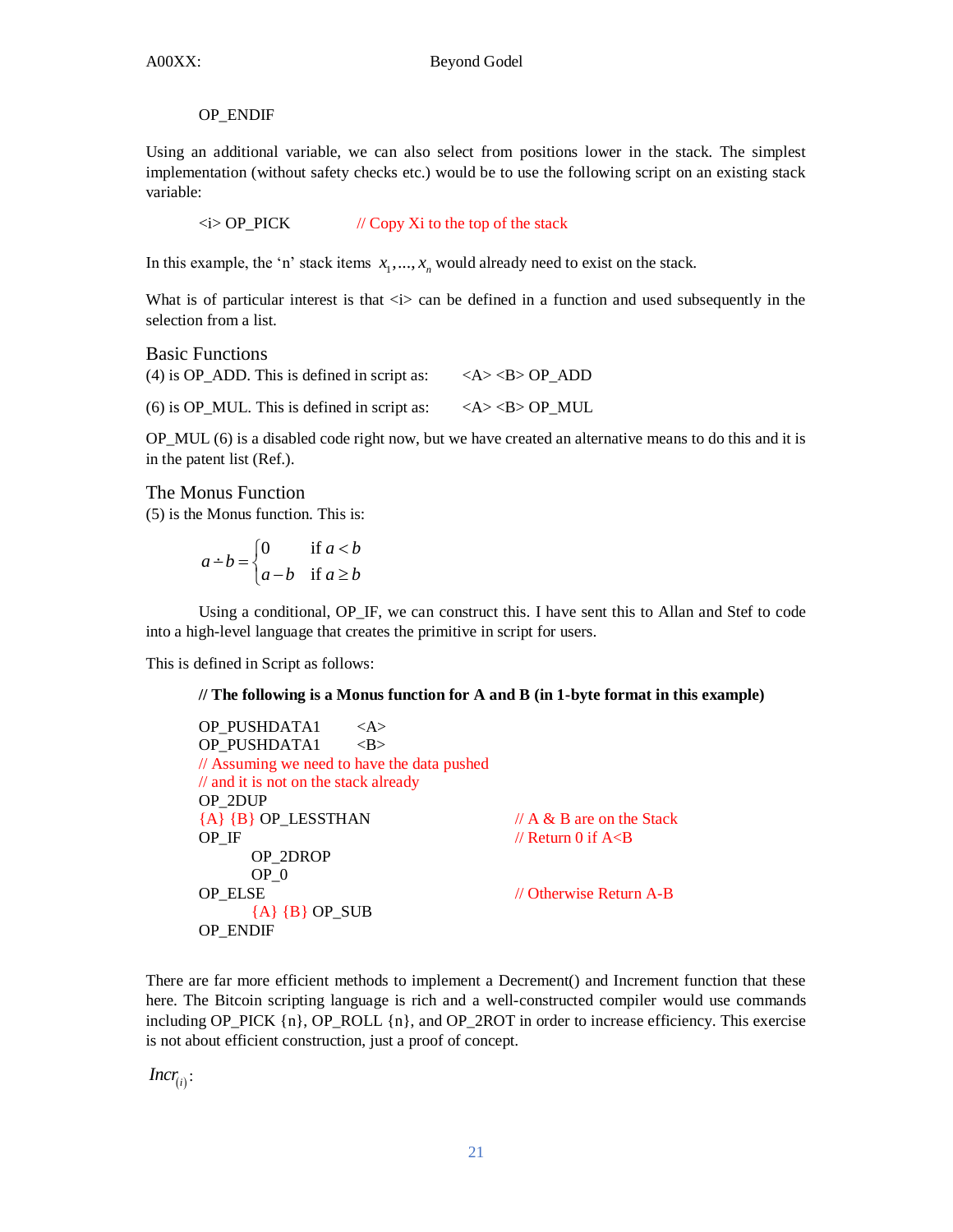Increase the  $i^{th}$  stack element by a value of 1.

$$
s = \dots, a, s_1 \Longrightarrow t = \dots, a+1, s_1
$$

This can be implemented in Bitcoin script from a compiled function as simply as:

|             | // Incr <sub>i</sub> ()- expand Increment. |                     |                                                                  |
|-------------|--------------------------------------------|---------------------|------------------------------------------------------------------|
| OP_Depth () |                                            |                     |                                                                  |
| $OP_I$ [    |                                            |                     |                                                                  |
|             | Depth $\leq i$                             |                     |                                                                  |
|             | End loop;                                  |                     |                                                                  |
| OP_Else {   |                                            |                     | // Run the expanded and tested function                          |
|             | OP_TOALTSTACK                              |                     | $\frac{1}{2}$ =0 $\frac{1}{\sqrt{2}}$ //move stack for operation |
|             | OP_TOALTSTACK                              | $\frac{\pi}{1}$ j=1 |                                                                  |
|             | OP_TOALTSTACK                              | $\frac{\pi}{2}$     |                                                                  |
|             | OP_TOALTSTACK                              | $\frac{\pi}{3}$     |                                                                  |
|             | .                                          |                     |                                                                  |
|             | OP_TOALTSTACK                              | $//$ j=i-1          |                                                                  |
|             | OP_TOALTSTACK                              | $\frac{1}{i}$ j=i   |                                                                  |
|             | OP_ADD                                     |                     | // Add one to value on stack                                     |
|             | OP_FROMALTSTACK                            | $// j=i$            |                                                                  |
|             | OP_FROMALTSTACK                            | $//$ j=i-1          |                                                                  |
|             | .                                          |                     |                                                                  |
|             | OP_FROMALTSTACK                            | $\frac{\pi}{1}$ j=2 |                                                                  |
|             | OP_FROMALTSTACK                            | $// j=1$            |                                                                  |
|             | OP_FROMALTSTACK                            |                     | $//$ j=0 $//$ return stack order                                 |
| ι           |                                            |                     |                                                                  |

The thing to remember is that Bitcoin script is a Total Turing system, the compiler decides if a script can be created that will end. The secret is not in solving the halting problem, but in moving it to a separate system.

 $Decr_i(p)$  :

}

 $if(s)$ <sub>*i*</sub> > 0 decreases the *i*<sup>th</sup> stack element by a value of 1 and preforms  $p$  ; Decr<sub>*i*</sub>  $(p)$ .